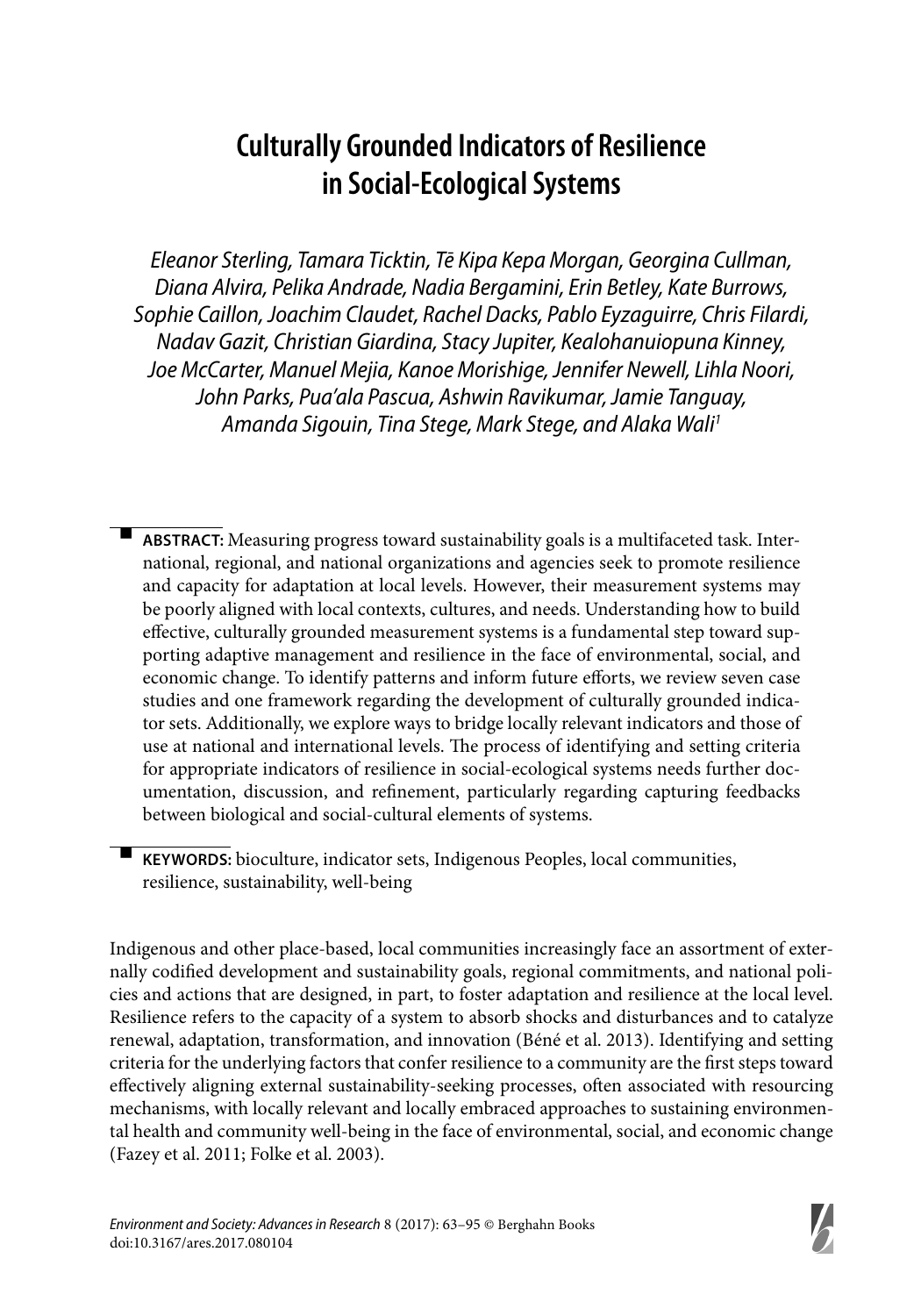Here we present case studies on locally grounded indicators of resilience that include both social-cultural (institutions, networks, knowledge systems) and ecological (biodiversity, habitat, ecosystem services) components and their combined ability to respond to disturbances (Gunderson and Holling 2002). "Measuring" social-ecological resilience is particularly challenging, because neither organizational processes nor ecological processes can be understood in isolation (Olsson et al. 2004). For example, conventional indicators of ecosystem health (species richness, soil fertility, etc.) are not designed to capture dimensions of individual and community well-being, only rarely provide historical depth, and are not designed to engage traditional knowledge that can provide practical insights into local ecology or the social-cultural interactions that ofen govern ecosystem functioning and resilience (van Oudenhoven et al. 2011).

Indicator sets typically seek to provide credible qualitative or quantitative data-driven insights that allow for better understanding of a system while distilling complexity. Trend and state indicators are widely used by a range of entities—from nongovernmental organizations (NGOs) and local governments to international governing bodies—to track change within and across complex systems, identify stabilizing processes and drivers of positive or negative change, inform management and planning, and communicate patterns to constituents, managers, and policy makers. Further, indicator sets can measure the status of resources units, resources systems, or governance systems and actors in a social-ecological systems framework (SES) (Ostrom 2009) or measure relational elements within a framework (e.g., a driving forces, pressures, states, impacts, responses framework, or DPSIR) (Sparks et al. 2011).

Indicator sets are grounded in a vision or plan that forms the basis for responses to important questions such as indicators for whom, about what, and toward which goals. Externally developed goals, targets, and indicators, such as those associated with the United Nations (UN) Millennium Development Goals and the Sustainable Development Goals, are intended for use at high levels and, by necessity, are general. Goals, targets, and indicators infuence a range of scales, including local contexts. For example, the near-universal use of economic indicators based on gross domestic product (GDP) ofen drives policies that promote material progress over the less tangible "well-being." As a result, such initiatives may prescribe actions to increase GDP with limited beneft for, or negative impact on, local communities (Cochran et al. 2008).

Elsewhere we have argued that in situ, culturally grounded approaches to developing indicators of human well-being and coupled ecological resilience—what we term biocultural approaches—can lead to efective local action as well as communication about local needs to national and international actors (Sterling et al. forthcoming). Ideally, when local communities are involved in indicator development, they create or co-create indicators that capture the social, cultural, and environmental context for managing coupled human and natural systems (Ens 2012; Preuss and Dixon 2012). Locally developed indicators and criteria greatly facilitate local understanding of their development and use, and therefore may also increase community ownership, adoption, and acceptance. Locally tailored metrics also present challenges, including the potential time commitment, costs, and feasibility involved in the process of developing and monitoring such metrics.

In this article, we assess seven case studies and one model framework for in situ, culturally grounded indicator development to derive broadly relevant insights and lessons learned for future indicator development. Each contribution was written by authors who were part of an indicator or framework development process; additionally, some authors assessed indicators through community focus groups, ran programs to support and expand the use of the indicators, and/or used the indicators in their research and management. Case study and framework authors addressed guiding elements shown in Table 1 and were encouraged to share any unique attributes of their case studies.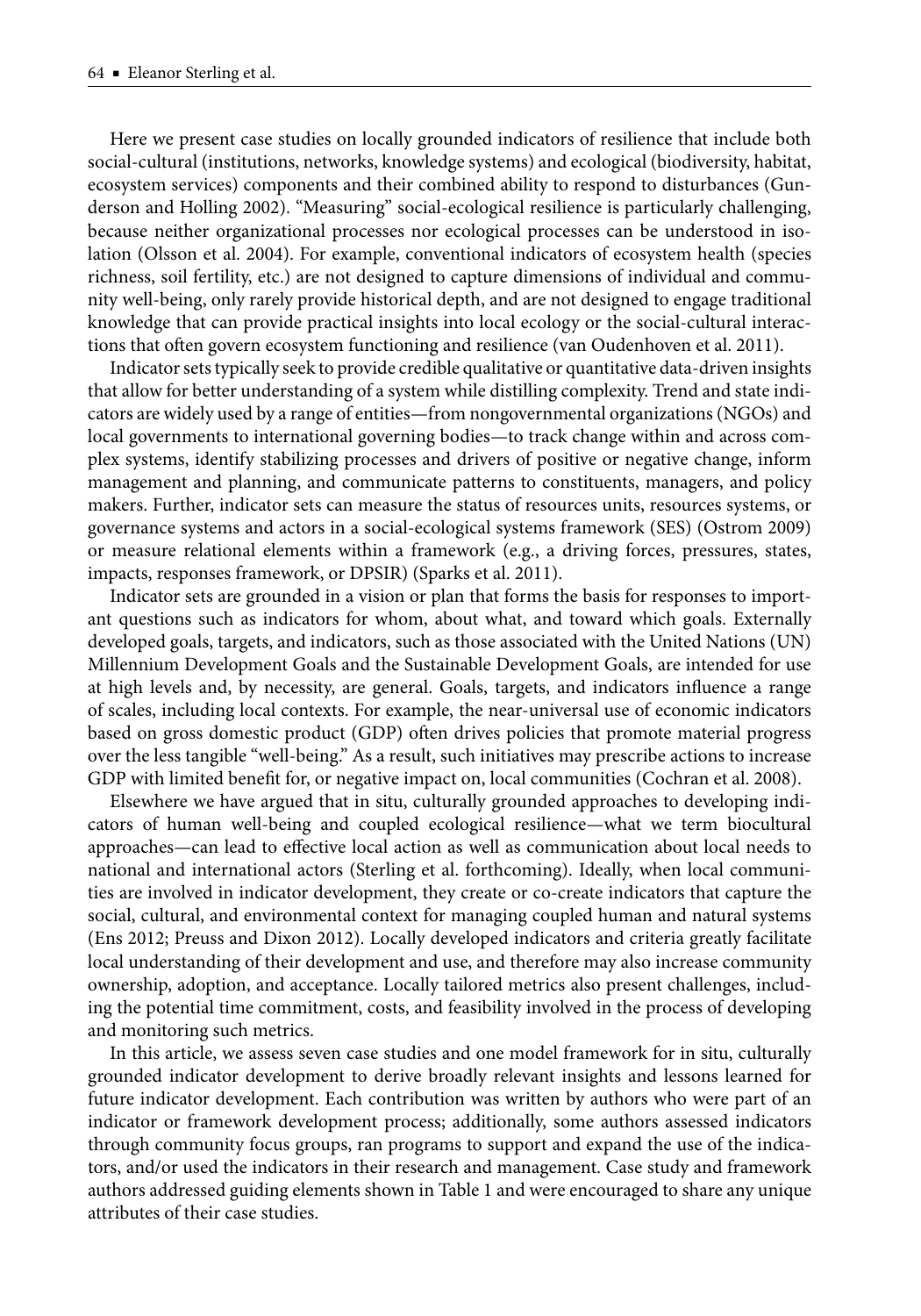| Authorship                    | Who developed indicator set?                                                                        |  |  |  |
|-------------------------------|-----------------------------------------------------------------------------------------------------|--|--|--|
|                               | $Author(s)'$ relationship to the case study                                                         |  |  |  |
| Goals                         | What catalyzed development of indicator set? For whom was it developed?                             |  |  |  |
|                               | Indicator set's primary objective (e.g., measuring well-being)                                      |  |  |  |
| Development process           | Where was indicator set developed?                                                                  |  |  |  |
|                               | How were indicators developed?                                                                      |  |  |  |
| Indicator set characteristics | Total number of indicators (if applicable)                                                          |  |  |  |
|                               | What indicator domains are assessed (e.g., environmental, social/cultural,<br>political/governance) |  |  |  |
|                               | Level of indicator focus (e.g., household, community, national)                                     |  |  |  |
|                               | How is data collected and by whom?                                                                  |  |  |  |
| Standardization               | Methods of standardization (if any)                                                                 |  |  |  |
|                               | Is indicator set regionally specific or more broadly applicable?                                    |  |  |  |
| Applicability                 | Where has indicator set been applied?                                                               |  |  |  |
|                               | How is indicator set relevant to local decision makers?                                             |  |  |  |
|                               | How has indicator set been used in decision making?                                                 |  |  |  |

**Table 1:** Guiding Elements for Case Study and Framework Authors

The authors of these contributions are among the leaders in implementing practical approaches to resource management using techniques that span social and ecological characteristics of a system; many have not yet published extensively on these practical experiences. All of these contributions describe initiatives that are "biocultural," meaning they take an approach strongly grounded in local culture and values for understanding and managing social-ecological systems. The majority of the initiatives presented here have been developed within social-ecological systems in Pacifc Island environments. However, the lessons learned can be applied more broadly.

### **Case Study Contributions**

### *Indicators of Resilience in Socio-Ecological Production Landscapes and Seascapes*

### Nadia Bergamini and Pablo Eyzaguirre

This indicator set is intended for use at the community level, was designed for use in diverse settings, and has been used across the world. Its outcomes are geared toward social-ecological production landscapes and seascapes. The term "social-ecological production landscapes and seascapes," or SEPLS, was coined under the Satoyama Initiative to refer to mosaic production landscapes, which have been shaped through long-term harmonious interactions between humans and nature in a manner that fosters human well-being while maintaining biodiversity and ecosystem services (Gu and Subramanian 2012). Monitoring of natural resource management practices and how these adjust to changing conditions can contribute to evaluation of the resilience of SEPLS.

Trough an iterative process of indicator development—which included on-the-ground testing to capture each community's priority elements of resilience and consultation with community members, local NGOs, and research institutes to ensure that local views and values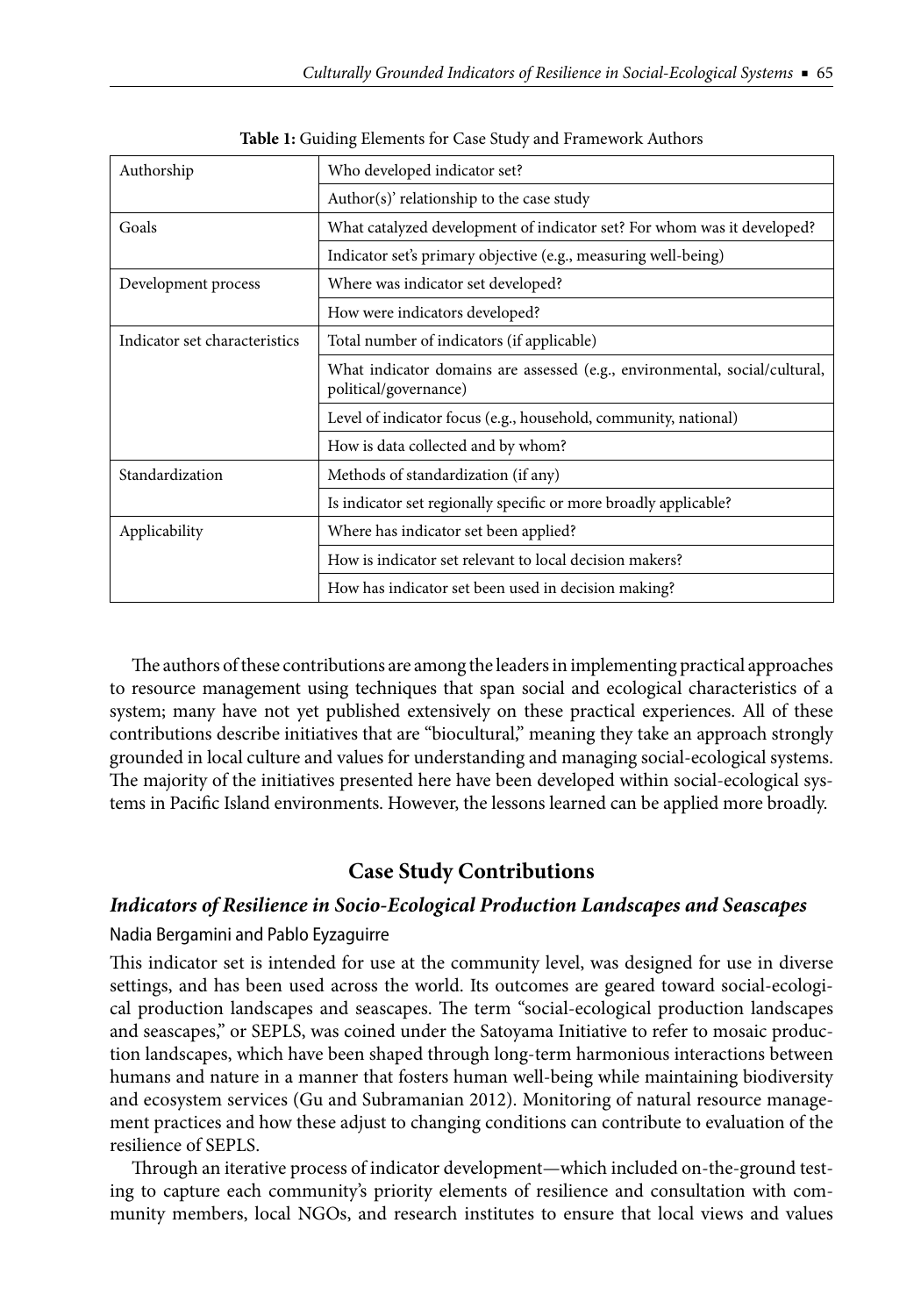were properly captured—a suite of researchers from international organizations designed 20 indicators to measure a community's capacity to build resilience and harness ecosystem services through innovation, adaptation, and the sustainable use of biodiversity (Mijatović et al. 2013; UNU-IAS et al. 2014; van Oudenhoven et al. 2011). The indicators cover the cultural, social, economic, ecological, and agricultural dimensions that influence, in positive or negative ways, biodiversity maintenance and therefore resilience in SEPLS. They can be customized to reflect the circumstances of each particular landscape and its associated communities. They encompass both qualitative and quantifable indicators based on observations, tallies, perceptions, desires, visions, and experiences of local communities. The indicators do not provide precise measurements of resilience but rather serve as a framework for communities to discuss and analyze SEPLS resilience, and build community sense of ownership over landscape planning by incorporating biocultural views.

The spatial scale of SEPLS encompassed by the indicators depends on how local communities identify the area they depend on for their survival and livelihoods. It generally includes the mosaic of land uses from which communities derive the goods and services on which they depend directly or indirectly and where they have a direct impact on the resource base and regular interaction with biodiversity. The indicators are grouped into five areas (Table 2): SEPLS resilience and landscape/seascape diversity (Colding et al. 2003), biodiversity (Taman et al. 2002), knowledge and innovation (Folke et al. 2003), governance and equity (Lebel et al. 2006), and livelihoods and well-being (Adger 2000).

These indicators may be adapted to and applied in different areas and can be used alongside other types of indicators. The ways in which social-ecological indicators are employed by communities, policy makers, and external scientists may difer. Indigenous communities may use them to monitor the impacts of conservation projects on traditional livelihoods and lifeways, or, once a "baseline" has been established, to monitor at regular intervals socialecological dynamics and defne priorities for community and conservation action. Lessons and knowledge generated by these activities can then be used by communities to communicate local visions and strategies for resilient SEPLS as input for higher-level policies and programs that afect community livelihoods, as well as further conservation and resource-management planning. Policy makers in turn can use the results to promote participatory SEPLS landscape management among diferent stakeholders and identify an integrated approach in project planning and implementation. The indicators and biocultural approach can deepen Western scientifc understanding of human-environment interactions and how these may be supported in a conservation context.

in several countries. While refining the indicators, it was sometimes difficult to predict the over-These indicators have been piloted across varied ecosystems in more than 25 different SEPLS all sustainability of a given agroecosystem and measure the direct efects of management practices on ecosystem services. In this regard, Western knowledge can be applied in synergy with traditional knowledge systems. The goal is to learn from and strengthen the innovation present in traditional approaches to managing productive landscapes, not to support the marginalization or fossilizing of traditional lifestyles. The designers of the indicator set developed a dedicated tool kit for facilitators to conduct resilience assessments, which consists of a preparation stage, an assessment workshop, and a follow-up stage. During the preparation stage, facilitators obtain information about the SEPLS and plan the community based-resilience assessment workshop. During the assessment workshop, 10 to 15 community members of mixed age and gender come together to score the 20 indicators and provide their perception on trends (i.e., improving, no change, worsening) over a time span of 5 to 20 years. Scoring is frst done individually and then as a group. The group discussion is important to both identifying different views within the community, and in reaching a common understanding of the SEPLS state,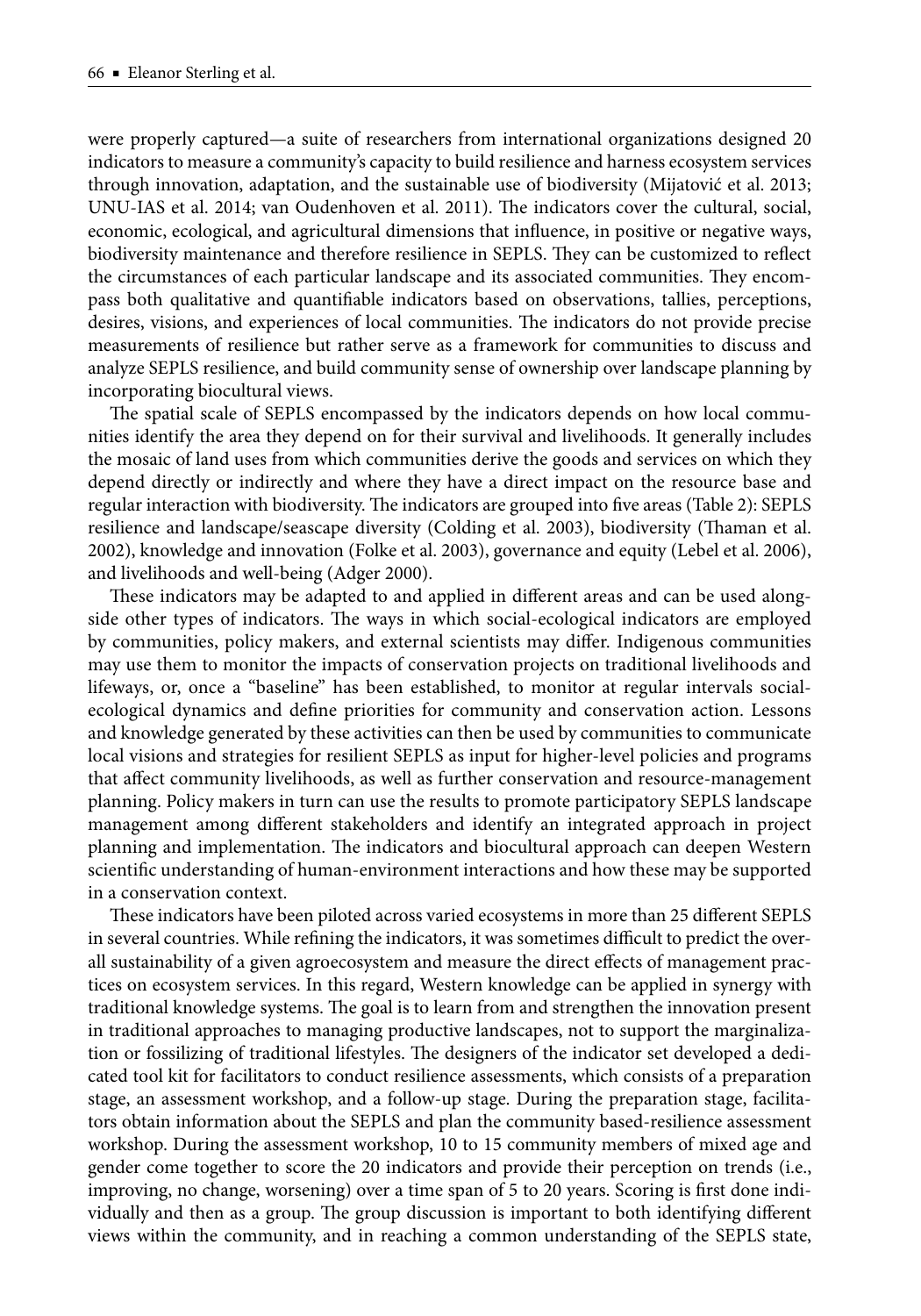| Indicators                                                                               | Questions for scoring                                                                                                                                                                                                |
|------------------------------------------------------------------------------------------|----------------------------------------------------------------------------------------------------------------------------------------------------------------------------------------------------------------------|
| Landscape/seascape diversity and ecosystem protection                                    |                                                                                                                                                                                                                      |
| (1) Landscape/seascape diversity                                                         | Is the landscape/seascape composed of diverse natural ecosystems<br>(terrestrial and aquatic) and land uses?                                                                                                         |
| (2) Ecosystem protection                                                                 | Are there areas in the landscape or seascape where ecosystems are<br>protected under formal or informal forms of protection?                                                                                         |
| (3) Ecological interactions between<br>different components of the<br>landscape/seascape | Are ecological interactions between different components of the<br>landscape or seascape considered while managing natural resources?                                                                                |
| (4) Recovery and regeneration of the<br>landscape/seascape                               | Does the landscape or seascape have the ability to recover and regenerate<br>after extreme environmental shocks?                                                                                                     |
| Biodiversity                                                                             |                                                                                                                                                                                                                      |
| (5) Diversity of local food system                                                       | Does the community consume a diversity of locally produced food?                                                                                                                                                     |
| (6) Maintenance and use of local<br>crop varieties and animal breeds                     | Are different local crops, varieties, and animal breeds conserved and<br>used in the community?                                                                                                                      |
| (7) Sustainable management of<br>common resources                                        | Are common resources managed sustainably?                                                                                                                                                                            |
| Knowledge and innovation                                                                 |                                                                                                                                                                                                                      |
| (8) Innovation in agriculture and<br>conservation practices                              | Does the community develop, improve, and adopt new agricultural,<br>fisheries, forestry, and conservation practices and/or revitalize traditional<br>ones to adapt to changing conditions, including climate change? |
| (9) Traditional knowledge related to<br>biodiversity                                     | Are local knowledge and cultural traditions related to biodiversity<br>transmitted from elders and parents to young people in the community?                                                                         |
| (10) Documentation of biodiversity-<br>associated knowledge                              | Is agricultural biodiversity and associated knowledge documented and<br>exchanged?                                                                                                                                   |
| (11) Women's knowledge                                                                   | Are women's knowledge, experiences, and skills recognized and<br>respected at household, community, and landscape levels?                                                                                            |
| Governance and social equity                                                             |                                                                                                                                                                                                                      |
| (12) Rights in relation to land/<br>water and other natural resource<br>management       | Does the community have customary and/or formally recognized rights<br>over land, (seasonal) pastures, water, and natural resources?                                                                                 |
| (13) Community-based landscape/<br>seascape governance                                   | Is there a multistakeholder landscape/seascape platform or institution<br>able to effectively plan and manage landscape resources?                                                                                   |
| (14) Social capital in the form of<br>cooperation across the landscape/<br>seascape      | Is there connection, coordination, and cooperation within and between<br>communities for the management of natural resources?                                                                                        |
| (15) Social equity, including gender<br>equity                                           | Is access to opportunities and resources fair and equitable for all<br>community members, including women, at household, community, and<br>landscape level?                                                          |
| Livelihoods and well-being                                                               |                                                                                                                                                                                                                      |
| (16) Socioeconomic infrastructure                                                        | Is the socioeconomic infrastructure adequate for the needs of the<br>community?                                                                                                                                      |
| (17) Human health and<br>environmental conditions                                        | What is the general health situation of local people also considering the<br>prevailing environmental conditions?                                                                                                    |
| (18) Income diversity                                                                    | Are households in the community involved in a variety of sustainable,<br>income-generating activities?                                                                                                               |
| (19) Biodiversity-based livelihoods                                                      | Does the community develop innovative use of the local biodiversity for<br>its livelihoods?                                                                                                                          |
| (20) Socioecological mobility                                                            | Are households and communities able to move around between different<br>production activities and locations as necessary?                                                                                            |

 **Table 2:** Indicators of Resilience in Socio-Ecological Production Landscapes and Seascapes (SEPLS)

*Source*: UNU-IAS et al. (2014).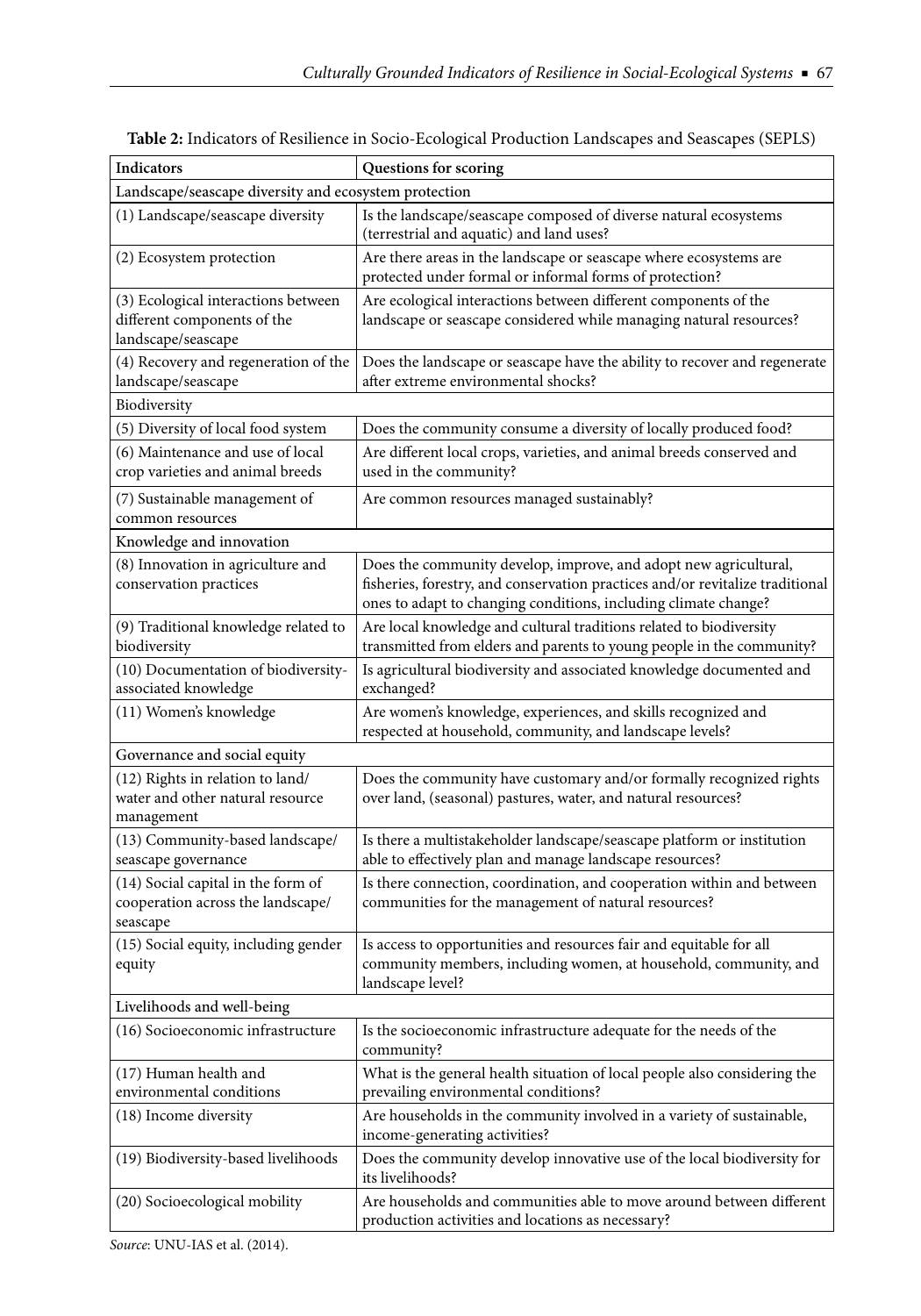threats, and solutions. Finally, results are summarized to stimulate discussions on strengths and weaknesses in the SEPLS in order to develop potential action plans to improve SEPLS resilience. Facilitators and communities share results with key national stakeholders and policy makers so they can incorporate local landscape strategies into National Biodiversity Strategies and Action Plans and other development plans. The follow-up stage of the resilience assessment focuses on facilitating regular use of the indicators by community members as a means of monitoring SEPLS resilience to enable adaptive management.

Twenty countries participating in a large Satoyama program called COMDEKS (Community Development and Knowledge Management for the Satoyama Initiative) implemented by the United Nations Development Programme (UNDP) have used the indicators to conduct community-driven, participatory landscape planning; building on this exercise, communities have implemented their own projects to achieve the improvements in the landscape they wish to see. Bioversity International and partners have compared indicators feld-tested in Kenya, Bolivia, and Nepal to identify the main drivers of change and resilience regarding the use and conservation of agricultural biodiversity in the context of climate change adaptation. The indicators proved helpful in reaching a common understanding of threats and solutions, and defining resilience-strengthening strategies. These examples from the field show that the indicators fill a gap in knowledge and that such tools at the local level are needed to enable communities to detect and monitor their social-ecological resilience. The indicators also help identify priority issues and actions for sustaining SEPLS that beneft livelihoods and well-being and create a common language between "traditional," "governmental," and "scientifc" communities that addresses the complexity of human-environment interactions.

### *Melanesian Well-Being Indicators: A Biocultural Approach*

### Jamie Tanguay

The Melanesian Well-Being Indicators were developed in Vanuatu and designed for relevance across Melanesia, with outcomes focused on national-level assessments of human well-being. The people of Melanesia continue to depend on a traditional model of economic development that is self-contained and ensures equitable distribution of wealth and opportunity within a society. The "traditional economy," as it has come to be called in Vanuatu, is governed by shared cultural values and rules that dictate control over available resources (Regenvanu 2010). Unlike the economy valued in monetary terms, there are imposed limits to growth and wealth and defined roles for resource management. There remains, however, the challenge of measurement. Policies developed with regard only to increasing per capita GDP can have negative, and potentially disastrous, impacts on other factors contributing to life quality. The Melanesian Well-Being Indicators aim to assess and integrate consideration of this traditional economy with external indicators, enabling the island countries of Melanesia to develop in accordance with the shared values and expressed needs of their populations.

### **Context of the Project**

The UN classifies the world's most impoverished countries as Least Developed Countries (LDCs). LDCs share low gross national income (GNI), weak human assets, and a high degree of economic vulnerability. Vanuatu is listed as an LDC with low GNI, a relatively small and undereducated labor force, and a high level of vulnerability to natural disasters (UN CDP 2017). Generally, LDCs face extreme poverty, ongoing and widespread confict, extensive political corruption, and lack of political and social stability. However, this description generally does not apply to Oceania, where most LDCs are considered politically stable democracies that lack civil strife and have strong subsistence economies.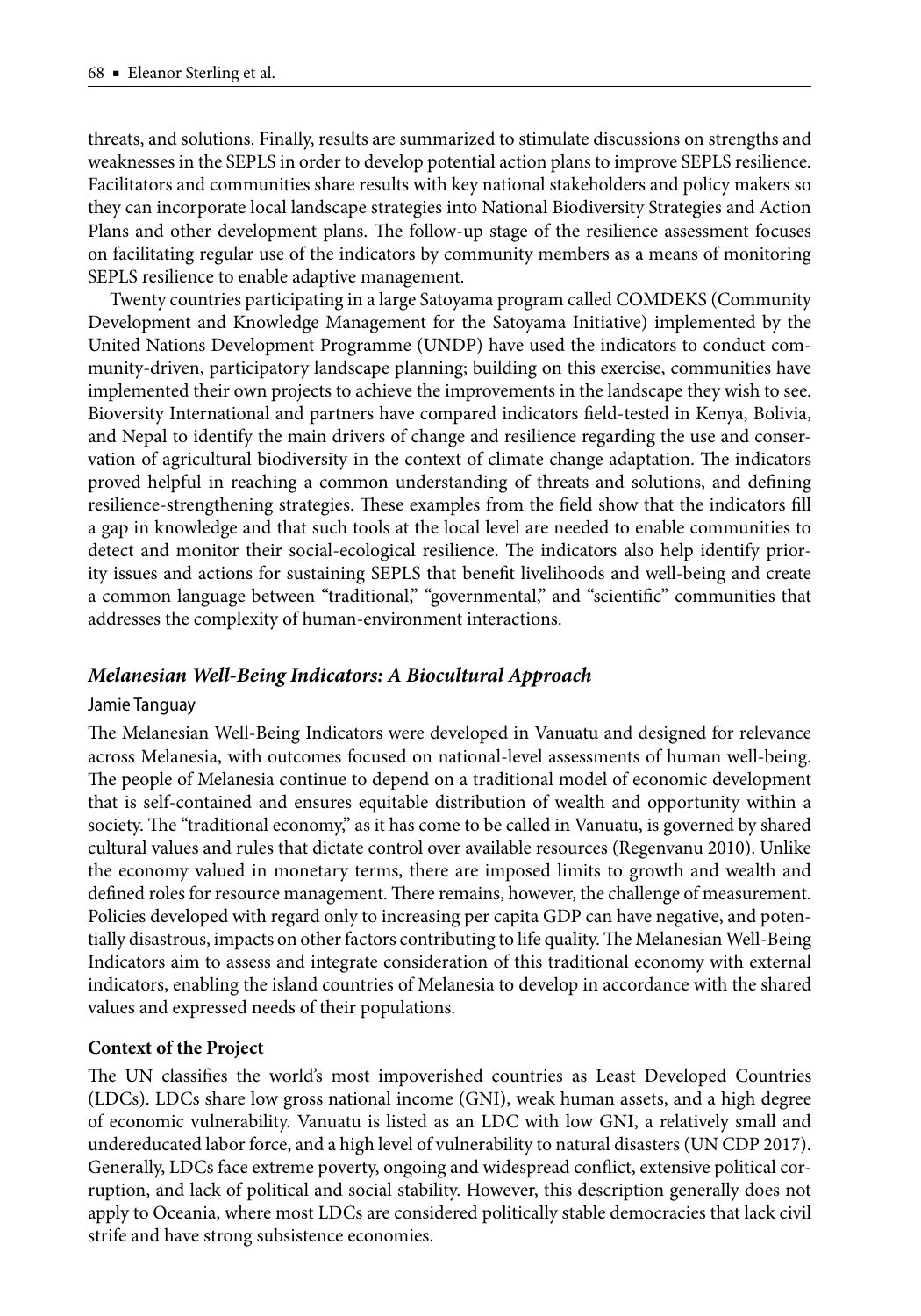In 2006, the UK-based New Economics Foundation published *The Happy Planet Index: An Index of Human Well-Being and Environmental Impact*, in which countries were ranked in relation to three indicators of well-being: life satisfaction, life expectancy, and ecological footprint (Marks et al. 2006). The report declared Vanuatu to be the "happiest country in the world." This fnding was in contrast with the country's LDC status and brought forth awareness in the region of the desire to develop new indicators that take into account the income-neutral factors contributing to Melanesian well-being.

taken by the Vanuatu National Statistics Office and the Vanuatu National Cultural Council Three distinct dimensions of well-being were uncovered following social research underinvolving focus groups and key informants. These dimensions include: (1) access to land and natural resources, (2) the skills to be productive with those resources, and (3) community vitality. Indicators were developed and piloted in Vanuatu in 2011 and 2012, and the Malvatumauri National Council of Chiefs launched the analysis report in 2012 (MNCC 2012).

### **Biocultural Indicators of Land and Natural Resource Access**

The self-reliance of the Melanesian family unit is maintained only when access to, and power and control over, the land and its resources rests in the hands of clan or tribal leaders. Registration of land to individuals would lead to taxation and potentially shif people's priorities for the development of their customary land from providing for the collective unit to providing the individual with money. Melanesian societies treat land not as a personal commodity but as a public good. No one "owns" land in Melanesia; rather, families and individuals within the family unit are custodians of the land (Regenvanu 2008; Simo 2010). A variety of highly evolved and complex traditional land tenure systems exist in the region, which makes the survey and registration of customary land potentially harmful to traditionally sustainable collective livelihoods. The alternative biocultural indicators developed for land and natural resources do not focus on size or ownership but rather on accessibility and usage rights.

their assessment of the size of accessible land with respect to meeting basic needs. The Vanuatu The biocultural indicators complement existing indicators collected through instruments such as the Agriculture Census and Household Income and Expenditure Survey, which seek to measure the economic productivity of land in terms of both income generation and, to a lesser degree, subsistence contributions. These alternatives, when presented alongside the more prevalent land-as-a-commodity indicators, provide decision makers with a better understanding of land and natural resource access. Specifcally, they ascertain the proportion of Melanesians who enjoy free access to customary lands, how said access contributes to their livelihoods, and well-being study—using an international standard for subjective well-being measurement as practiced by the Gallup World Poll, which asks participants to imagine their life quality relative to positioning on a 10-rung ladder (i.e., the Cantil Scale)—showed that those with access to customary lands are, on average, happier than those without (MNCC 2012).

### **Biocultural Indicators of Traditional Knowledge and Production Skills**

Access to customary lands and natural resources provides the people of Melanesia with a means for life's basic necessities and connects them with their past and future. Decision makers must, then, also consider traditional knowledge transfer and the productive skills that are passed from one generation to the next as the ways in which resource access translates into tangible gains to life quality.

Melanesia is extraordinarily rich in its cultural diversity, with more than one thousand distinct Indigenous languages (Landweer and Unseth 2012). These Indigenous languages act as the major vessel of information and skills transfer from one generation to the next. A good measure of traditional knowledge in Melanesia must therefore consider the transfer and use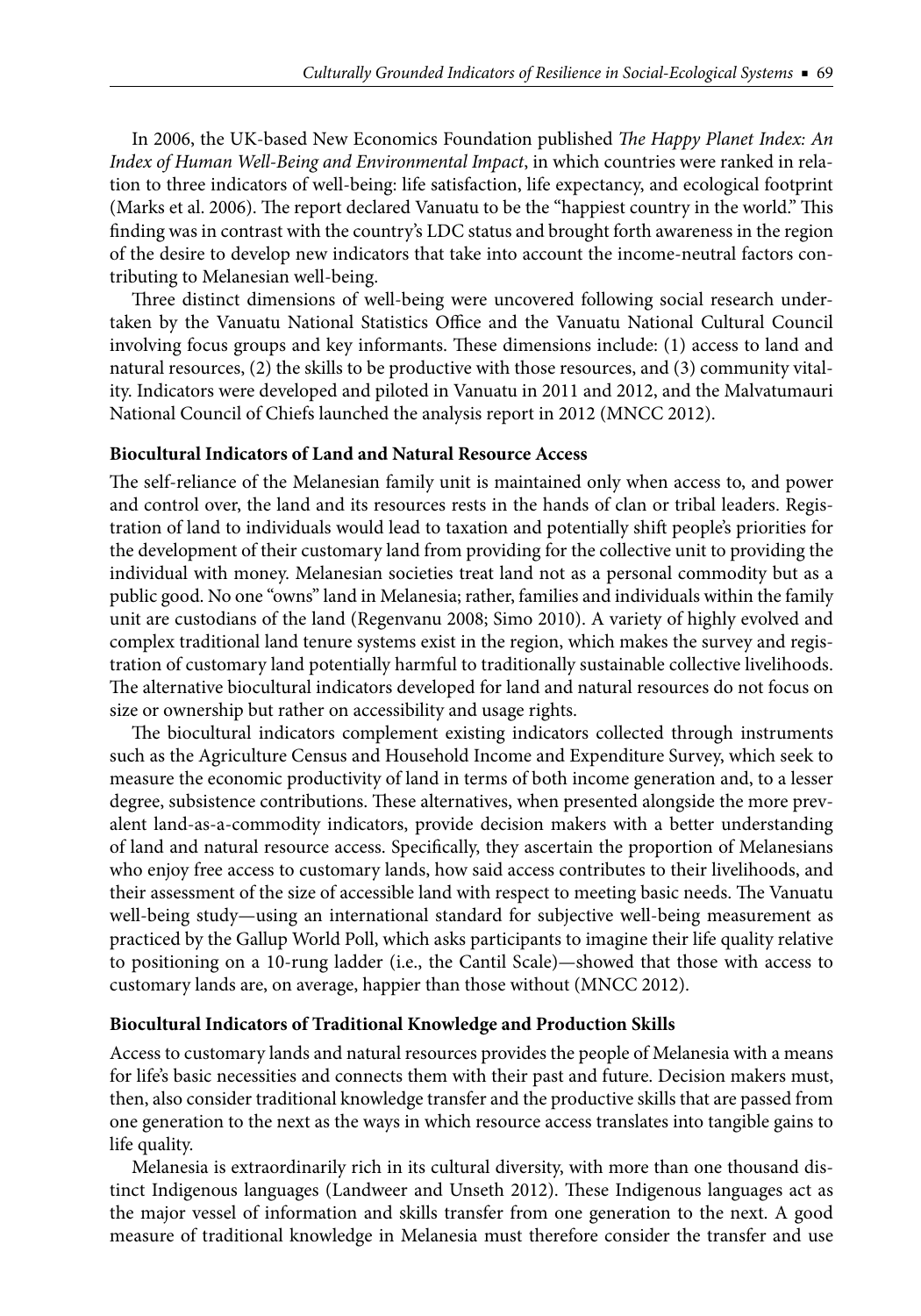of Indigenous languages, through indicators such as proportion of people whose first language was Indigenous and proportion reporting strong comprehension of and ability to speak the language (MNCC 2012). Cultural diversity brings with it diversity in how Melanesian societies use their natural resources. A particular food source considered a staple in one part of the region might be considered a supplementary food item in another. Traditional knowledge also varies with different skills of interest for different regions.

Composite indicators of traditional production skills reveal the proportion of the population that possesses some, all, or none of the elements chosen to comprise the indicators. In the Vanuatu study, for example, the fve basic production skills included skills for making walls and roofing for housing, for food production and preparation, and for production of basic medicines. Furthermore, it was determined that all members of a household would beneft from just one member possessing each skill. Two-thirds of all households in Vanuatu were found to possess all fve basic production skills (MNCC 2012). Providing decision makers with the proportion of the population that possesses the ways in which they can be productive with natural resources helps contextualize resource access in a meaningful way.

### **Biocultural Indicators of Community Vitality**

Ofen in Melanesia, a village joins together for almost everything—from preparing land for planting, to repairing an old thatch roof, to nursing the sick and honoring the dead. The community is bound by, and depends on, cultural rules of reciprocity and respect. Indeed, even if an individual or family unit were capable of doing everything for themselves, they would not be inclined to turn down an offer of assistance out of respect, nor would they find it acceptable to be of no assistance to others in the community. A dimension of community vitality was included in the Melanesian Well-Being Indicators to capture the supportive role of the greater kinship networks and better refect development as a collective achievement.

A strong community in Melanesia is one that works together to support its members. Community meetings are a common aspect in Melanesian society, bringing members together to discuss issues of common concern on a regular basis or for issues of urgency, when necessary. A sparsely attended meeting can be a sign of fragmentation or disunity within the community or a sign of weak leadership. For this reason, frequency of meetings and attendance levels are important indicators of community cooperation and respect for leadership (MNCC 2012).

A strong community in Melanesia is also one with able leaders who command respect and support from all community members. The symbiotic relationship between leaders and their communities is important, given that the majority of the region's population lives in rural villages governed by traditional leaders who represent the most efective means of information and service dissemination. It is important in Vanuatu that traditional leaders are good communicators, peacekeepers, resource managers, and vessels of culture and customary practices.

Finally, a strong community in Melanesia is one in which strong interpersonal networks thrive. Individuals with a strong social network have others they can rely on in times of need and neighbors they can trust. Strong families and kinship networks, built over generations, are also important considerations when determining the strength of social capital. Families—the single most important social alliance in Melanesia—are the building blocks of a strong community in the region.

### **Biocultural Indicators Add Value to the Information Used in Decision Making**

cators can be realized only when they are officially recognized for their relevance to well-being The Melanesian Well-Being Indicators add value to the information used by decision makers when developing and assessing the human impacts of national policies. The value of these indiin Melanesia and integrated alongside those indicators developed and adopted internationally.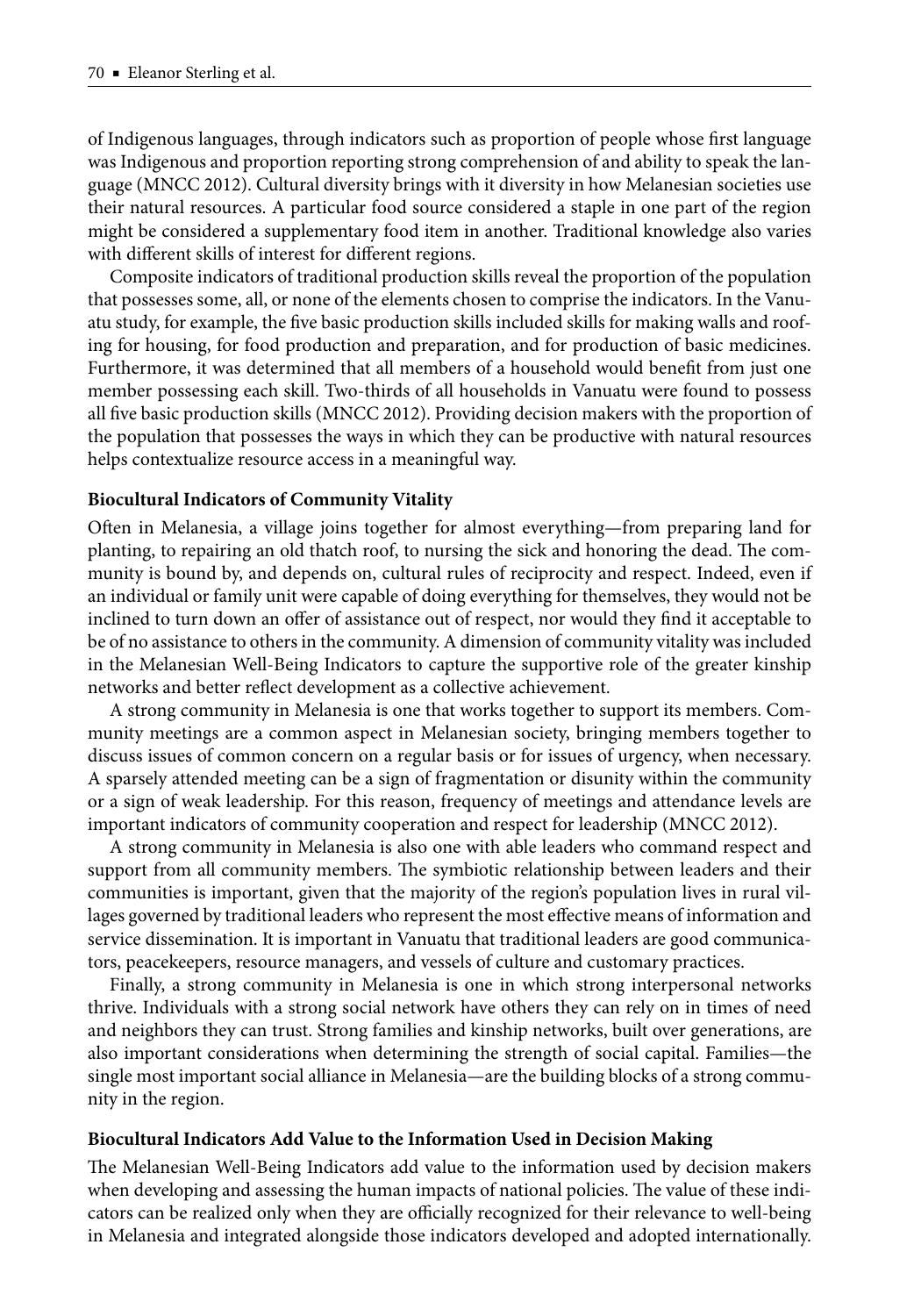This integration has already taken place in Vanuatu, where the pilot report helped in creating a national development framework, which will inform national policy over the next 15 years. Additionally, some of the well-being indicators have been adopted as National Minimum Development Indicators by the Secretariat for the Pacific Community.

well-being indicators will also provide constructive feedback on the effectiveness of existing The purpose of these "alternatives" is not to establish a secondary set of measures but rather to incorporate Melanesian values—explicitly linked with their environments—into the indicators already in use by Melanesian decision makers. The Melanesian Well-Being Indicators will assist in building vision and a notion of greater interdependence in the region. Biocultural policies and programs, as well as useful input into program design and implementation. Thus, biocultural indicators, as evaluative tools, could be used not only to check whether programs are consistent with Melanesian well-being but also to foster a coherent relationship between professed values on the one hand and actual policies, programs, and projects on the other. If this process is done successfully, true Melanesian values will penetrate the region's economic, political, social, environmental, cultural, and technological development and bring a natural coherence to the region's policies.

In conclusion, the Melanesian Well-Being Indicators, once integrated in the region, promise to revive a broader understanding of an economy as a community managing its resources with a view to its productivity. The improved set of indicators will also more accurately present the welfare status of the people in the South Pacifc. Access indicators for customary lands, forest and marine resources, and traditional wealth items, combined with indicators of traditional production skills and supportive social networks, form a uniquely Melanesian measure of self-reliance.

### **The Cultural Basis of Well-Being in Peruvian Amazon Communities**

### Alaka Wali, Diana Alvira, and Ashwin Ravikumar

This indicator set was developed in the Peruvian Amazon for application at the community level, with outcomes focused on well-being. An interdisciplinary team from the Field Museum in Chicago developed these indicators through an iterative action research process from 2001 to the present. The indicators are currently being used by the Field Museum team as part of ongoing quality-of-life plan development and implementation with communities in the Peruvian Amazon.

 approximately 50 to 1,000 people (see Field Museum 2016a for long-term community-based This case study describes incorporating a "biocultural perspective" into conservation efforts with Amazonian communities in Peru. Our data derives from rapid inventories (expert surveys of the geology and biodiversity of intact forests, paired with social assessments that identify natural resource use, social organization, cultural strengths, and the aspirations of local residents). The Field Museum Action Science team has conducted a total of 28 inventories since 1999, with 14 conducted in Peru's Department of Loreto, one of the most megadiverse regions of the world. The sites selected for inventories are determined through examining satellite images, conducting overflights, and organizing discussions with local conservation partners. The selection of communities for the social assessment relies on examining available demographic data, determining feasibility of access, and consulting with Indigenous organizations. Communities are comprised of Indigenous and long-term traditional forest dwellers, ranging in size from work and 2016b for Rapid Inventory or RI reports; below we cite specifc reports where the data can be accessed by report number). Additionally, we report here on data from longer-term efforts in the Peruvian Amazon involving 38 communities in the bufer zones of (1) the Cordillera Azul National Park, (2) the Ampiyacu-Apayacu Regional Conservation Area, and (3) the Sierra del Divisor National Park. In these landscapes, we collaborated with local NGOs and community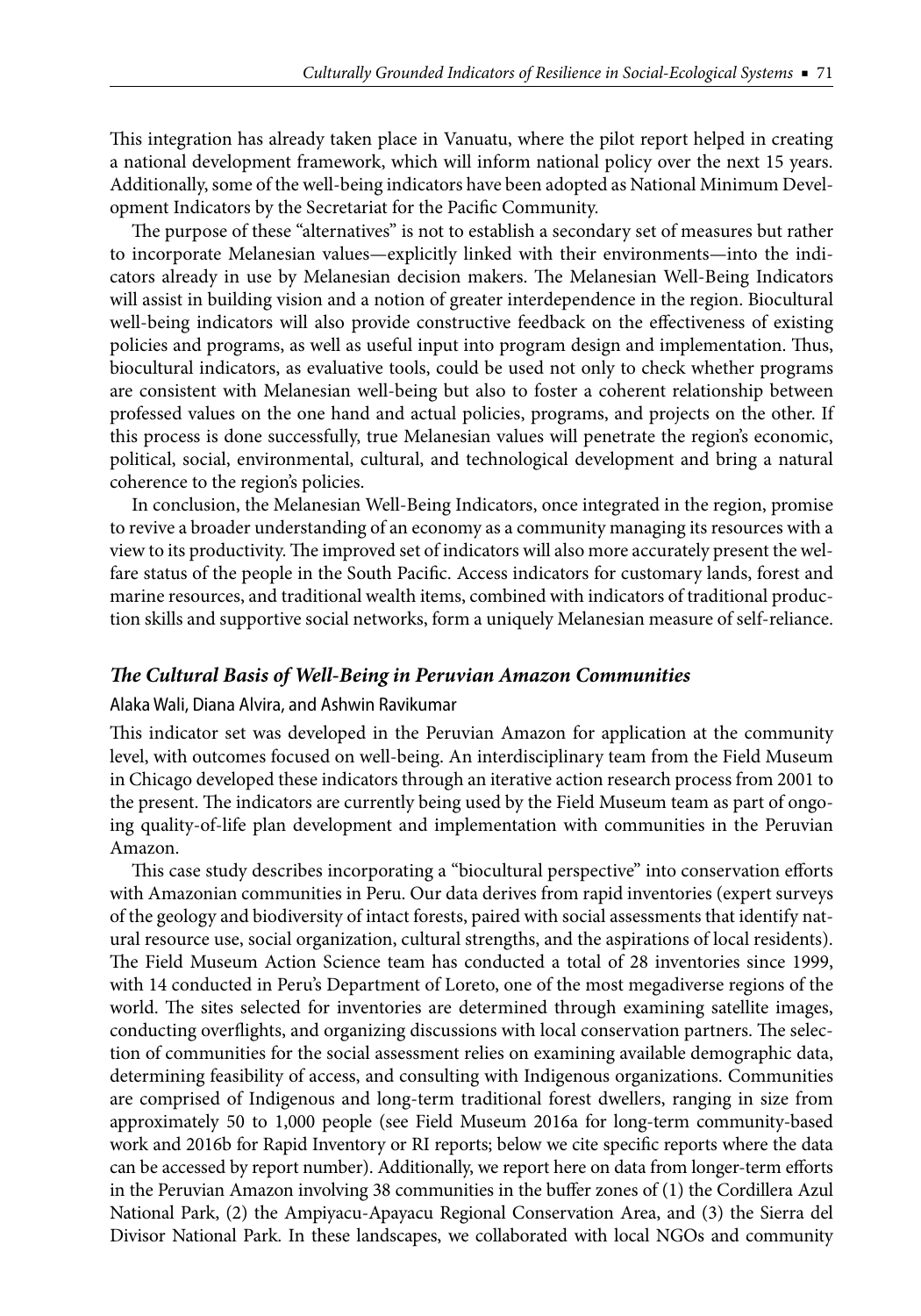residents to create quality-of-life plans that act as road maps for prioritizing actions to meet the needs and expectations of the population. The larger goal is to link the plans to local and regional stakeholders (Field Museum 2016a). The indicators we have developed with communities in the Peruvian Amazon are context-dependent, and the specifc assets that emerged from this work describe the conditions of Amazonian communities. At the same time, the process that produced these indicators can be applied anywhere. For example, we have applied it in urban Chicago and the surrounding rural areas. The methodology for producing these indicators was developed by Field Museum social scientists working with Peruvian conservation professionals and social scientists and was feld-tested with the participation of Indigenous organizations.

The assessment of cultural practices and worldviews (called "social and cultural assets") is the principal technique used to determine the degree of retention of cultural practices and beliefs that defne the distinct Amazonian lifestyle (Wali 2016). Once the assessment, or "asset mapping" (Mapeo de Usos y Fortalezas, or MUF, in Spanish), is complete, it provides a rich data set from which indicators can be developed to measure well-being. The MUF is adapted from urban planning (Kretzmann and McKnight 1993; Wali et al. 2003). It is a combination of diagnostic instruments such as resource sketch mapping and participatory rapid appraisal using focus groups, household surveys, photo elicitation, and community meetings. By combining these systematically, we can provide a more comprehensive place-based assessment that integrates the identifcation of ecological knowledge, forms of social organization, and local institutional capacities (del Campo and Wali 2007; Wali 2016). Additionally, we use an interactive exercise *el hombre/la mujer del buen vivir*—that allows people to rate their perceptions (on a scale of 1 to 5) of quality of life in fve domains (natural resources, cultural practices, social relationships, governance or political processes, and household economics) and spurs discussion regarding the relationship between the environment and well-being (Wali et al. 2008). On this scale, a score of 1 represents the worst-case scenario (e.g., complete depletion of natural resources, total loss of Indigenous languages and cultural practices, paralyzing confict within the community, authoritarian and nontransparent governance, and inability to meet basic needs), while a 5 represents the best-case scenario (e.g., abundant natural resources, strongly maintained Indigenous languages and cultural practices, harmonious social relations within the community, effective and legitimate local governance, and basic needs are amply met). Methods such as the creation of community crests, natural and cultural resource use maps, and the rating of perceptions of quality of life are useful for developing biocultural indicators in each of the five domains.

Our participatory research showed that Amazonian communities have mechanisms in place to regulate and protect resources linked to the extractive and subsistence economy. Participants mapped salt licks, lakes, and sites of mythical importance, as well as places where timber, fibers, medicinal plants, and fruits were harvested or cultivated. They provided a detailed analysis of the spatial patterns of biodiversity distribution. Participants also documented more deeply rooted systems of natural resource control embedded in mythological beliefs. For example, the Shawi, who live in the Cordillera Escalera (RI 26), believe in the power of *a'shins* (mothers), spirits that protect aspects of the natural world (Gow 1991). During the Ere-Campuya inventory and Tapiche Blanco inventories (RIs 25, 27), participants noted that some lakes are protected by *madres* (mothers) in the form of large snakes (boas or anacondas, likely *Eunectes* sp.) that discourage fsher people from visiting those lakes frequently. In each of these cases, shared beliefs encourage people to avoid overharvesting.

Traditional forms of social support such as communal work parties and other kinship-based systems of reciprocity also function to increase group productivity and well-being while protecting against overexploitation of the animals and plants in the forest. These cultural practices have been found in virtually all communities participating in the Peruvian inventories (RIs 11–12, 16–18, 20, 22–28).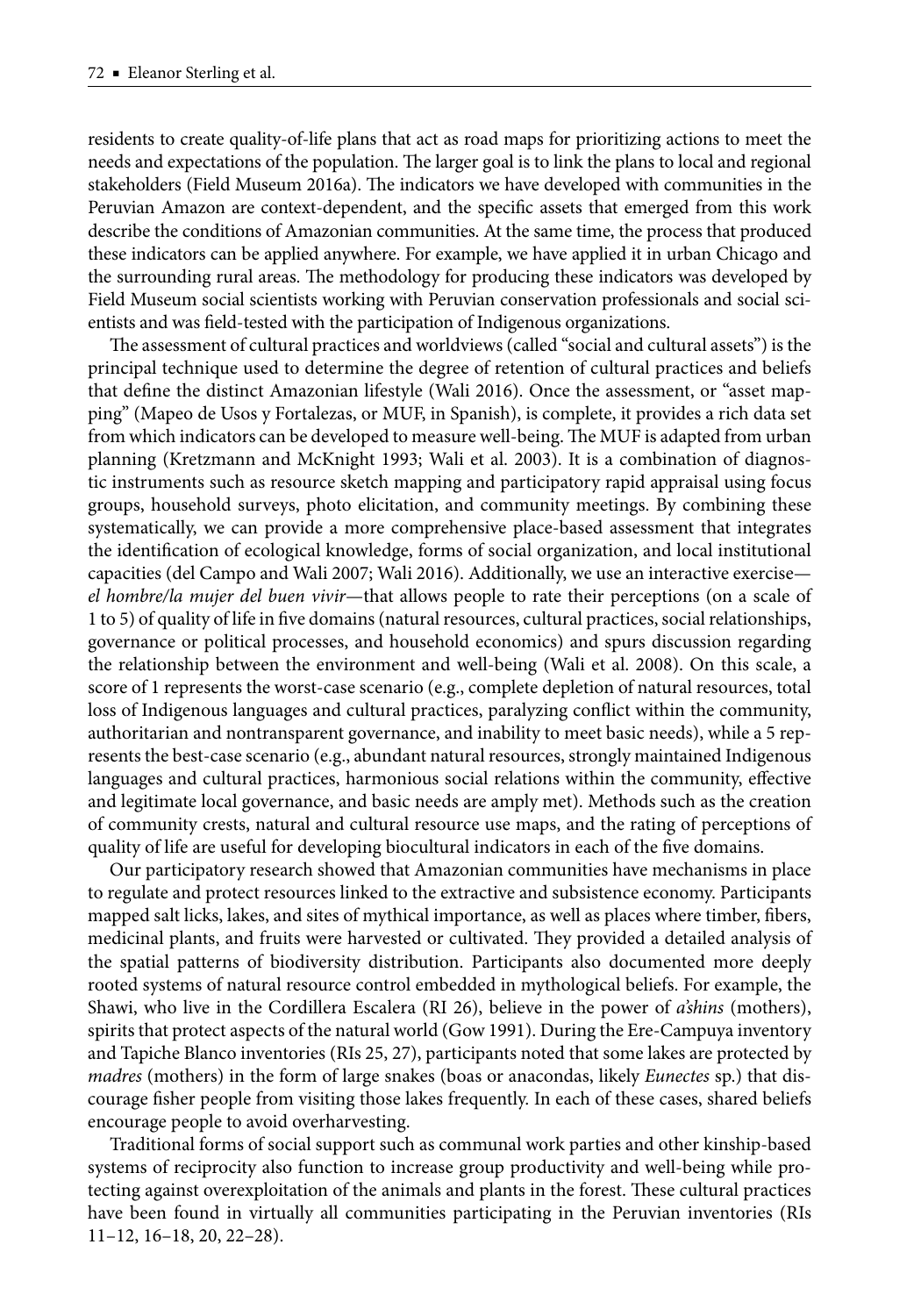Finally, these communities do not exist in isolation from other communities, broader Peruvian and global society, markets, and governance systems. Relationships that communities have with external actors also constitute key assets that they can leverage to improve their well-being, and these are documented and evaluated by communities and their allies.

In sum, our eforts in all these landscapes have demonstrated that both perceived and actual well-being status is relatively high. Only 9 of a total of 77 communities ranked their perception of quality of life at below a 3 during the *el hombre/la mujer del buen vivir* exercise. Generally, communities closer to healthier forest ecosystems rank their quality of life at a higher level (Figure 1). Perception correlates closely with actual well-being level measured in the integrated way of the MUF. While the indicators of well-being that emerge from the asset mapping process we have developed in the Peruvian Amazon fall into fve domains (natural, social, cultural, economic, and political), any number of specific indicators can emerge in each of these domains. More important than the number of indicators identifed in each domain is the interrelationship between these diferent dimensions of well-being. For example, forest resource stewardship is linked to cultural knowledge and to social relations that promote collective management.

The MUF-based measurement of well-being conflicts with the national characterization of these communities as living in extreme poverty (see Figure 1). Ofen in national develop-

**Figure 1:** Map of quality-of-life rankings on a scale of 1 to 5 averaged across communities in each protected area, overlaid on national map of poverty zones in Loreto, Peru.



*Source*: Field Museum Conservation program. Poverty percentages at the district level from National Institute of Statistics, Government of Peru.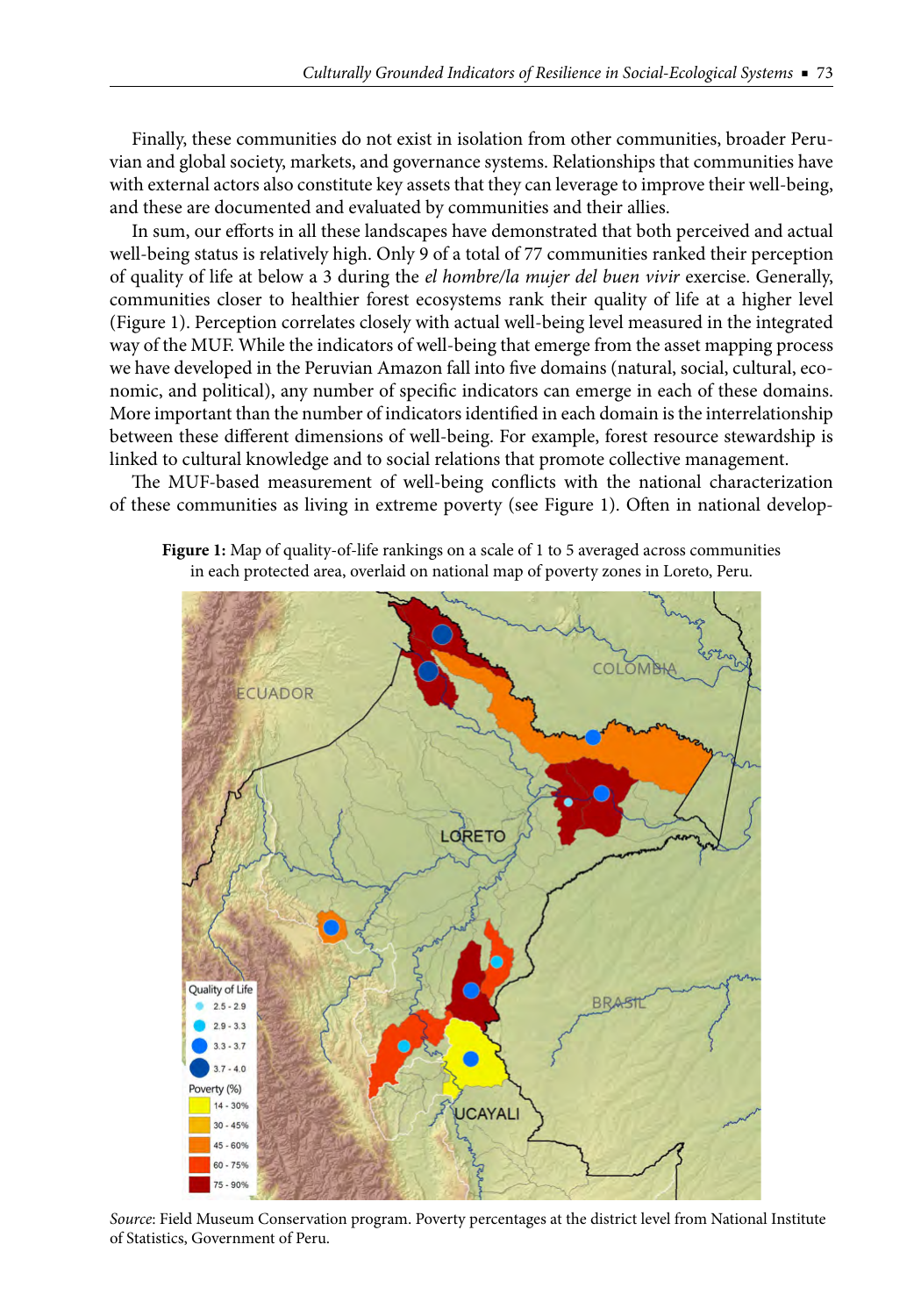ment discourses, "modernization" is equated as "progress" over forest-dwelling forms (Gasché Susess et al. 2010). Amazonian communities are constantly reminded of their "backward" status according to indicators such as per capita income, education level, and quality of infrastructure. Aforded the opportunity, they resist this characterization and retain values and practices that undergird their attachment to their homelands. As Peruvian anthropologist Alberto Chirif stated, "Tese indicators do not measure the quality of fresh foods Indigenous Peoples eat, the good air they breathe, the fresh water they drink from the streams, the happiness of the children playing in the rivers, or the control they feel over their own lives" (2007: 2–4).

Once people have used the indicators to refect on their level of well-being, they set actionable priorities to improve their quality of life. In almost all cases, communities prioritize sustainable natural resource management alongside the maintenance of traditional practices in order to improve their well-being.

### *Integrating Knowledge Systems to Innovate Community-Driven Approaches: Reestablishing Sustainable Relationships to Biocultural Land/Seascapes through Nā Kilo 'Āina, Hawai'i*

### Kanoe Morishige, Pelika Andrade, and Pua'ala Pascua

This case study from Hawai'i encompasses the community level and can be applied crossculturally, with outcomes focused on social, cultural, and ecological health. The indicator set stems from a Native Hawaiian worldview and integrates Western scientifc methods to characterize biocultural resilience in communities throughout Hawai'i. The tools and techniques presented in this approach, including seasonal and ecological indicators, are applicable in placebased and Indigenous communities across the globe.

In 2009, a small group of Native Hawaiian scholars at the University of Hawai'i at Hilo developed the Nā Kilo 'Āina (NKA) program (Nā Kilo 'Āina 2014) and subsequent indicator set as a method to observe, internalize, and characterize biocultural systems. Understanding the essential role of Indigenous perspectives in conservation (Gadgil et al. 1993), the founding members—Native Hawaiians with strong cultural backgrounds and formal training in ecology—placed high value on integrating Indigenous and Western scientifc knowledge through the NKA program. Since the frst community partnership in Ka'ūpūlehu, Hawai'i Island, in 2009, NKA has expanded to communities across Hawai'i (including Kailapa, Hawai'i Island, and Hā'ena, Kaua'i) and beyond to Papahānaumokuākea Marine National Monument in the Northwest Hawaiian Islands. At present, the NKA program is formally housed under a nonproft organization, Nā Maka o Papahānaumokuākea.

NKA captures community-level indicators to support community-driven management. Customarily, local-level resource management in Hawai'i supported thriving social and ecological communities (Ayers and Kittinger 2014; Friedlander et al. 2013; Tanaka 2008; Vaughan and Vitousek 2013; Vaughan et al. 2016). The term 'āina momona (literally: fat lands; figuratively: abundant and thriving sources of sustenance that support reciprocal relationships between people and place) is used to describe healthy and productive ecological, social, and cultural communities. Achieving *'āina momona* is inherently a biocultural process involving local communities, scholars, and natural resource managers.

NKA engages participants in *kilo* (Native Hawaiian process of observation) by working through a series of seasonal indicators and numerous ecological indicators based on monitoring needs. *Kilo* is the act of observing but also refers to people who are adept observers and function as repositories of traditional and ecological knowledge to support a balanced and productive system (Maly and Pomroy-Maly 2003). The goal of NKA is to build the capacity of community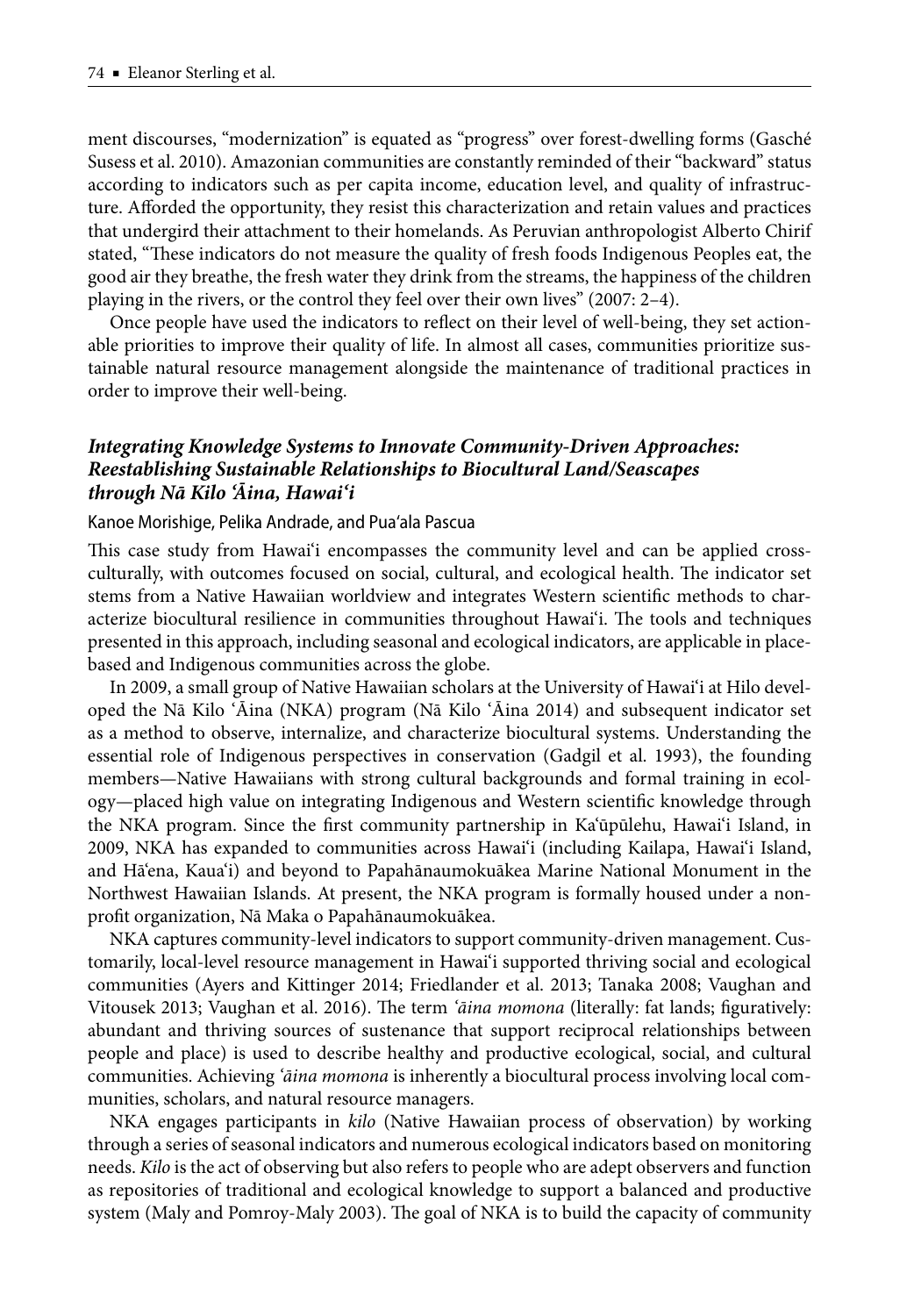*kilo* to (1) continue traditional knowledge systems, (2) understand both social and ecological communities, and (3) incorporate that knowledge in local resource management.

### **Huli 'Ia: Seasonal Indicators**

*Huli* '*Ia* is a facilitated process in which groups of participants characterize approximately 30 predefned indicators according to weekly or monthly observations (varying by project duration). The process has two main goals: (1) to identify dominant environmental patterns in the atmosphere, lands, and oceans—specifcally how these events coincide and what they indicate; and (2) to build the capacity of the *kilo* to recognize and internalize these environmental observations. Example indicators include characterizing dominant weather patterns and indicating the presence and size of juvenile fish. The process also incorporates more nuanced indicators like scents of upland and coastal environments and refections on physical and emotional wellness. Group observations are combed for dominant trends. At the conclusion, trends and linked occurrences are described through '*ōlelo no'eau,* Hawaiian proverbs that serve as vessels of Hawaiian knowledge. For example, afer several years of monthly observations, participants in Ka'ūpūlehu noted that the beginning of *Ho'oilo* (wet season) is marked by the arrival of winter swells and upland rainfall, which forecasts the arrival of a highly prized seasonal intertidal algae, *limu pāhe'e* (*Porphyra* spp.). The '*ōlelo no'eau* composed to describe this relationship reads, "*Ke pi'i nā nalu* '*ulupā pōhaku, pulu ka papa a ulu ka pāhe'e.* When the boulder-crashing waves arrive, the shelf becomes wet and *limu pāhe'e* grows."

### **Ecological Indicators**

NKA includes marine ecological assessments in the *kilo* process. Knowledge of population health, life history, and reproductive life cycles are vital in the development of appropriate adaptive management tools (Poepoe et al. 2007). More importantly, sharing this knowledge may inform harvesting practices to avoid overharvesting and promote the long-term health of biocultural resources. Ecological indicators, including fsh abundance and diversity of algae, are assessed with standard nearshore/intertidal monitoring techniques. Spawning potential is also determined for select species such as *hā'uke'uke* (*Colobocentrotus atratus*) and '*opihi* (*Cellana*  spp.). These methods characterize intertidal communities and quantify population dynamics over time. Integrating *Huli* '*Ia* and ecological monitoring methods characterizes times of peak spawning through the '*ōlelo no'eau, "Hō'ea mai o Lono i ka malu o ka lani, ho'opuehu 'ia ke koa pa'a pōhaku.* At the arrival of Lono, god of fertility and peace, the rock-clinging invertebrates are spawning."

Results are presented back to communities by a method of their choosing. One deliverable from NKA's longest community partnership captures the integration of *Huli* '*Ia* and ecological indicators at the scale of *ahupua'a* (watershed unit, from ridge to reef), or traditional land division in a seasonal calendar for Ka'ūpūlehu (see McMillen et al. 2016).

### *Hawai***'***i Conservation Alliance Community Watershed Snapshot: A Case Study of Local Measures for* **Ahupua'a** *Health*

### Lihla Noori, Christian Giardina, Manuel Mejia, and John Parks

This case study encompasses the community level, with watershed health outcomes defined through a cultural lens and directed toward human well-being. The indicator set was developed for application to watersheds and communities of Hawai'i, but we believe at least part of the set may be relevant across other locations and cultures, particularly within the Pacifc Islands and other Small Island Developing States (Parks and Noori 2016).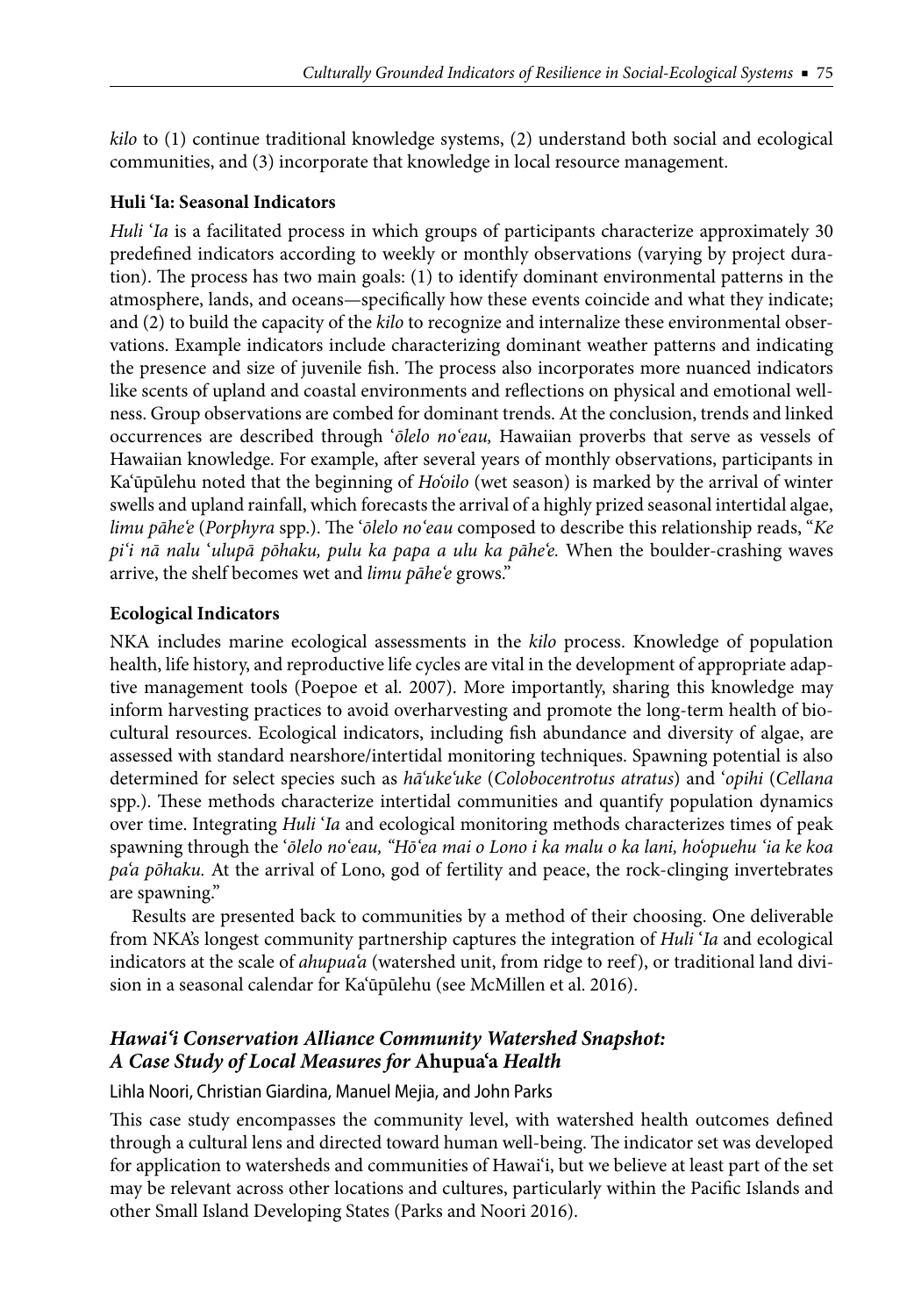Native Hawaiian tradition interprets Hawai'i's natural environment through a cultural lens that recognizes the intimate physical, psychological, and spiritual relationship that Hawai'i's people have with their natural surroundings. The archipelago's natural wealth is not only valued for the ecological services that are provided to the people; it is also considered spiritually and genealogically connected to Hawaiians. Even today it is common to hear local residents speak of their ancestral connections to specifc endemic fora and fauna, openly recognizing and behaving in ways that acknowledge and honor these connections. In this regard, it is the strength and the health of such biocultural connections between local families and their natural surroundings that are indicative of the health of the entire ecosystem, including humans.

The Hawai'i Conservation Alliance (HCA) is a cooperative collaboration of 24 natural resource conservation-related organizations representing state and federal agencies, educational institutions, and nonproft organizations with a mission to provide unifed leadership and action on conservation issues critical to Hawai'i. HCA's Efective Conservation Program (ECP) was conceptualized in 2003 to facilitate conservation of Hawai'i's native ecosystems in terrestrial, aquatic, and marine realms. In 2012, HCA ECP compiled available government agency geospatial data on their newly developed data-sharing platform with the intention to evaluate the status of natural resource management eforts across the islands, from *mauka* to *makai*  (mountain to sea, aka "ridge to reef "). Evaluation was proposed at the watershed scale using metrics developed in consultation with interested communities and residents to elevate capacity of their own local management efforts.

Initiated in 2013, the Community Watershed Snapshot is an assessment-type status report on the health of watersheds, with twin goals of democratizing conservation and providing needed data for decision makers and communities. The snapshot combines geospatial data from government agencies with specifc information gathered locally by volunteer communities and nongovernment partner organizations, including social-economic information and local *kūpuna* (elder) knowledge. The goal is to generate relevant communication products on the current status of watershed health in support of local management eforts. A participatory process involving local communities and expert peer reviewers served to identify a set of high-priority biocultural indicators (Noori and Parks 2015). HCA consulted with local leaders and stakeholders from eight selected communities<sup>2</sup> across the main Hawaiian Islands regarding their perceptions on how to measure the health of their own watershed through time. Out of these consultations, 80 community representatives identifed a shared set of *mauka* (terrestrial), *makai/wai* (ocean/freshwater), and *ka'ike* (social-economic) factors that were important to the health of their *ahupua'a* and were to be used to evaluate change in the current status of their snapshot (Noori and Parks 2015).

As a result of the consultative and collaborative process, in 2014 a set of 14 watershed snapshot metrics was endorsed by HCA. Ten of these indicators are biophysically focused (related to the quantity and quality of water, plant, and animal resources on land and in the ocean), whereas four are social-culturally focused. The latter include indicators of health, community involvement in natural resource management, and indicators of cultural well-being: number of and degree of respect for *kūpuna*; number of families that obtain at least a portion of their sustenance from natural resources harvested within the land/seascape that they reside within; presence of traditional agriculture; and presence of traditional fshing practices (Noori and Parks 2015). The indicators are viewed through a social-ecological context. For example, "target food fish" rather than "keystone fish species," and "availability of freshwater" (for human use) rather than "volume/abundance of freshwater." All 14 indicators are framed using language that appeals to local communities and is considered "of highest importance" to them in terms of their utility in measuring the health of the watershed and natural surroundings that they reside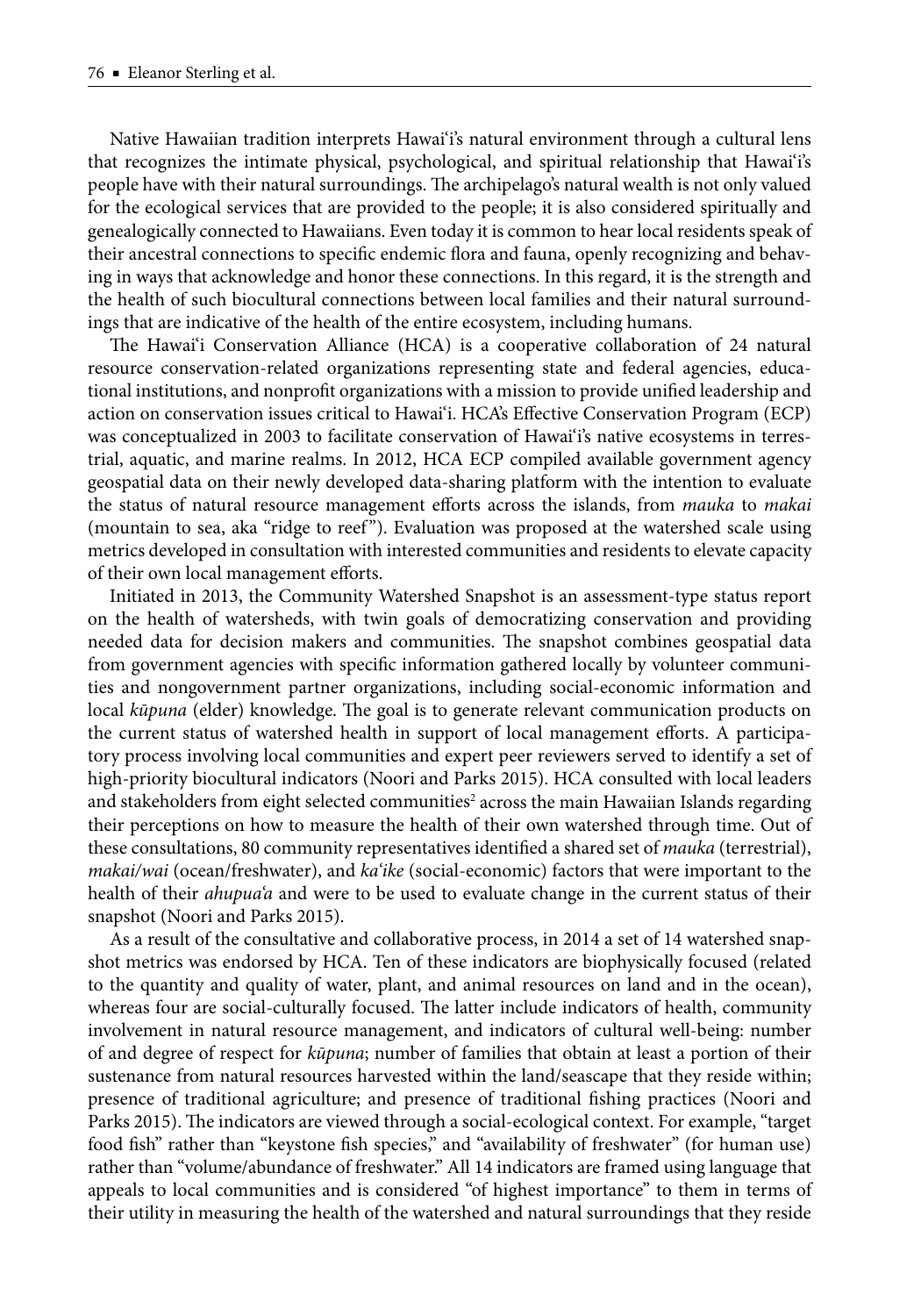within. In this regard, the indicators have not simply been "translated" for local use but rather by design have been identifed and selected by Hawaiian communities as being of highest value, as validated through professional and scientifc peer review and collaboration. In particular, the social-cultural indicators (*na*'*ike*) serve an important function in the context of assessing the health and resilience of natural systems in the Hawaiian Islands, in part because of the indicators being grounded under a Native Hawaiian value system that is based on public recognition of the social-ecological system, and focusing on the stewardship and sustainability of the system.

Under a standardized set of indicators, volunteer communities and partner groups throughout the main islands are measuring the health of their watersheds using selected metrics (Parks and Noori 2015, 2016). Despite initial concerns from participating communities regarding standardization and comparison between watersheds, there is now growing local interest to apply the standardized indicators to compare and contrast the status and trends of social-ecological health between and across Hawaiian watersheds, particularly for the purpose of learning from those watersheds that are performing better or have lessons to share (Parks and Noori 2016). By design, the indicator set is focused on place-based application, which is of interest to placebased decision makers involved in local management and development planning.

During 2015 and 2016, three communities volunteered to implement selected watershed snapshot metrics within their watersheds with the aim of using the information captured to inform and advance their local natural resource management eforts (Parks and Noori 2015). They engaged in the development, design, and production of communication tools to share their snapshot results locally, including through community-friendly posters, infographics, fact sheets, and slide presentations for national and international audiences. The three communities analyzed and documented their shared experiences and lessons in conducting their snapshots in order to begin engaging a long-term, community-based approach to assessing effective conservation of place, share lessons learned with other Hawaiian communities who also have an interest in initiating their own snapshot process, and integrate multiple knowledge systems and data sources in reactivating an intergenerational collaborative stewardship model that had defined how Hawai'i resources were managed prior to the advent of Western management approaches (Parks and Noori 2016).

officials (Parks and Noori 2016). During 2016 and early 2017, they documented and shared the Since the completion of the watershed snapshot communication products, the three volunteer communities have used their products to advance local management and engage elected results of their measures locally across multiple watersheds, and with federal, state, and nongovernment partners. Increasing demand from interested communities on how to participate in the snapshot process has led to the production of a practical, community-friendly guidebook, which helps readers to measure, document, and share their watershed snapshot indicators.

### *Coming Together and Looking Forward in the Marshall Islands*

### Mark Stege, Tina Stege, and Jennifer Newell

This case study encompasses the household and community levels and can be applied across the Marshall Islands, with outcomes focused on the health of landscape and seascape and community well-being. The process was developed in the Marshall Islands for use there. The barrier reefs that make up the Marshall Islands have been home for more than two millennia to a seafaring society and the site of intense challenges ranging from World War II battles, to decades of nuclear experiments, and now climate change. As dynamic and living geological features, the 29 atolls and fve reef islands of the Marshall Islands need conservation action and stewardship to be resilient against the existential threat climate change poses to Marshallese culture and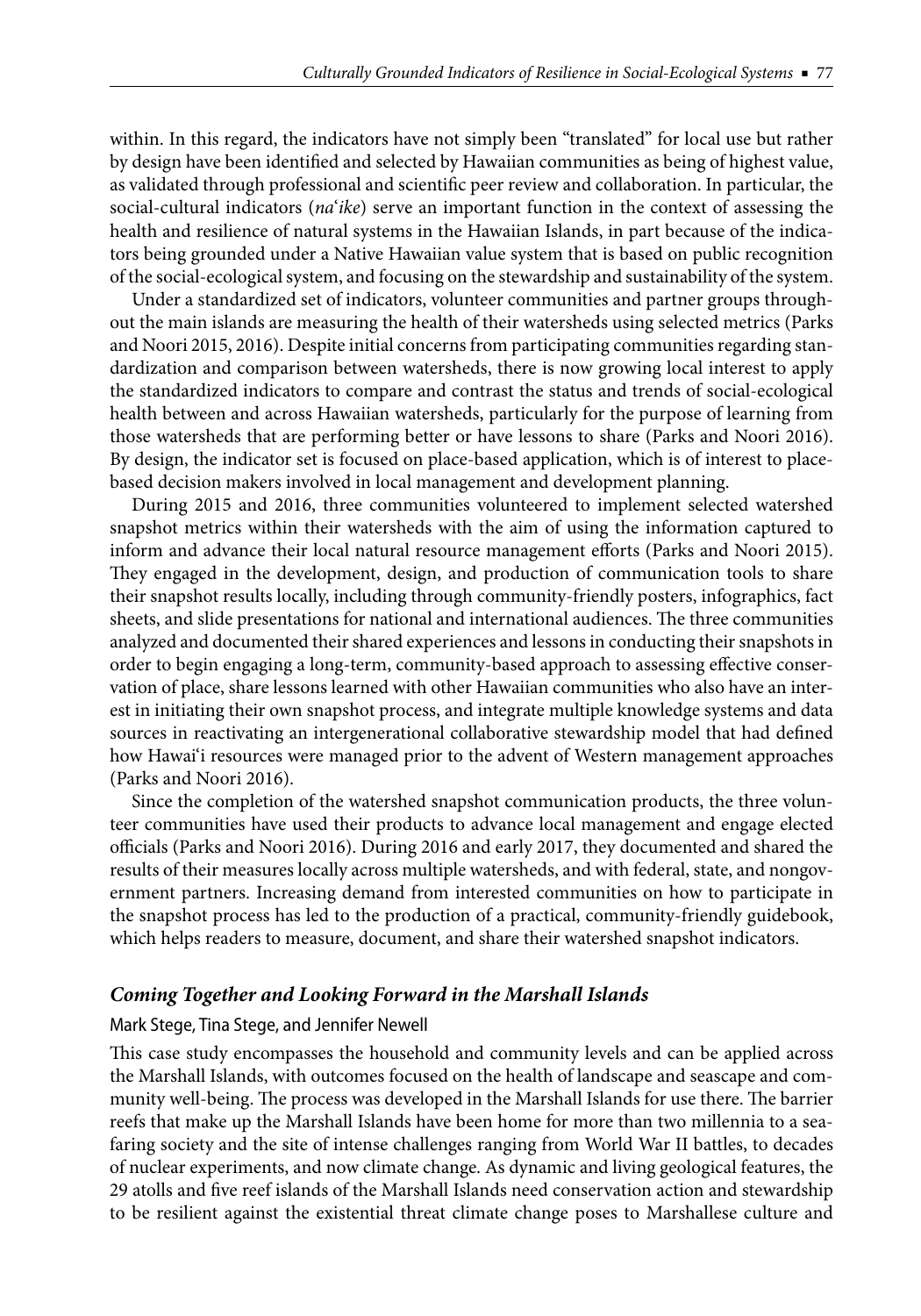livelihoods. In response to climate and nonclimate stressors including plantation development, pollution, land clearing, increasing impact of commercial fsheries, and population growth, a team of government, nongovernment, and academic organizations—all with a common interest in the conservation, development, and management of the natural resources of the Marshall Islands—have developed the *Reimaanlok* Framework.

*Reimaanlok* (which means "looking forward") is an eight-step, community-driven process that focuses on the health of land- and seascape and community well-being (see Table 3). It is facilitated by the Coastal Management Advisory Council (CMAC), a national consortium that incorporates members from government ministries, agencies, NGOs, and academia. The *Reimaanlok* Framework is increasingly understood and practiced by CMAC members and has become mainstreamed within national government legislation, governance, and financing systems, most importantly within the Republic of Marshall Islands Protected Area Network and the Marshall Islands' commitment to achieve the Micronesia Challenge (MC) goal to effectively conserve no less than 30 percent of nearshore marine and 20 percent terrestrial areas in perpetuity. The aim is to "develop principles, processes, and guidelines for the design, establishment, and management of conservation areas that are fully owned, led, and endorsed by local communities based on their needs, values, and cultural heritage" (CMAC 2012: ii). For community leaders, *Reimaanlok* provides local cohesion amid a dizzying array of international development goals, regional commitments, national policies, and action plans.

When the *Reimaanlok* process is initiated by an atoll community's leadership (Step 1), a scoping and budgeting exercise (Step 2) ensues, followed by site visits by CMAC facilitators to build mutual awareness with the target atoll community on their community's specific needs for resource planning (Step 3) as well as the gathering and analysis of various parameters of social-economic, physical, and biological indicators of community well-being and ecosystem health (Step 4). During Steps 3 and 4, the CMAC consortium employs a mixture of tailor-made

| <b>Step</b>    |                                                    | Description                                                                                                                                                                             |
|----------------|----------------------------------------------------|-----------------------------------------------------------------------------------------------------------------------------------------------------------------------------------------|
| 1              | Initiation                                         | A need to develop a community-based resource management plan is<br>identified either at the local government level or at the national level.                                            |
| 2              | Project scoping and setup                          | Establish a project work plan, a team of facilitators, and identification of<br>budget and resources.                                                                                   |
| 3              | Building commitment                                | An initial visit is made by the national team to carry out education<br>awareness about the benefits of conservation and resource management,<br>and to build trust with the community. |
| $\overline{4}$ | Collecting and managing<br>information             | Further visits focus on collection and documentation of local knowledge<br>and use of resources, socioeconomic information, and baseline scientific<br>information.                     |
| 5              | Developing the<br>management plan                  | Several visits are made to the community to develop, draft, and revise a<br>detailed management plan.                                                                                   |
| 6              | Sign-off                                           | Achieve commitment to the plan through sign-off of management plan.                                                                                                                     |
| 7              | Monitoring, evaluation,<br>and adaptive management | Monitor achievement of the objectives—both biological and<br>socioeconomic. Adapt the management plan accordingly.                                                                      |
| 8              | Maintaining commitment                             | Ensure community has adequate support for ongoing management.                                                                                                                           |

**Table 3:** Summary of the Eight-Step Process for Community-Based Fisheries and Resource Management Planning

*Source*: CMAC (2012).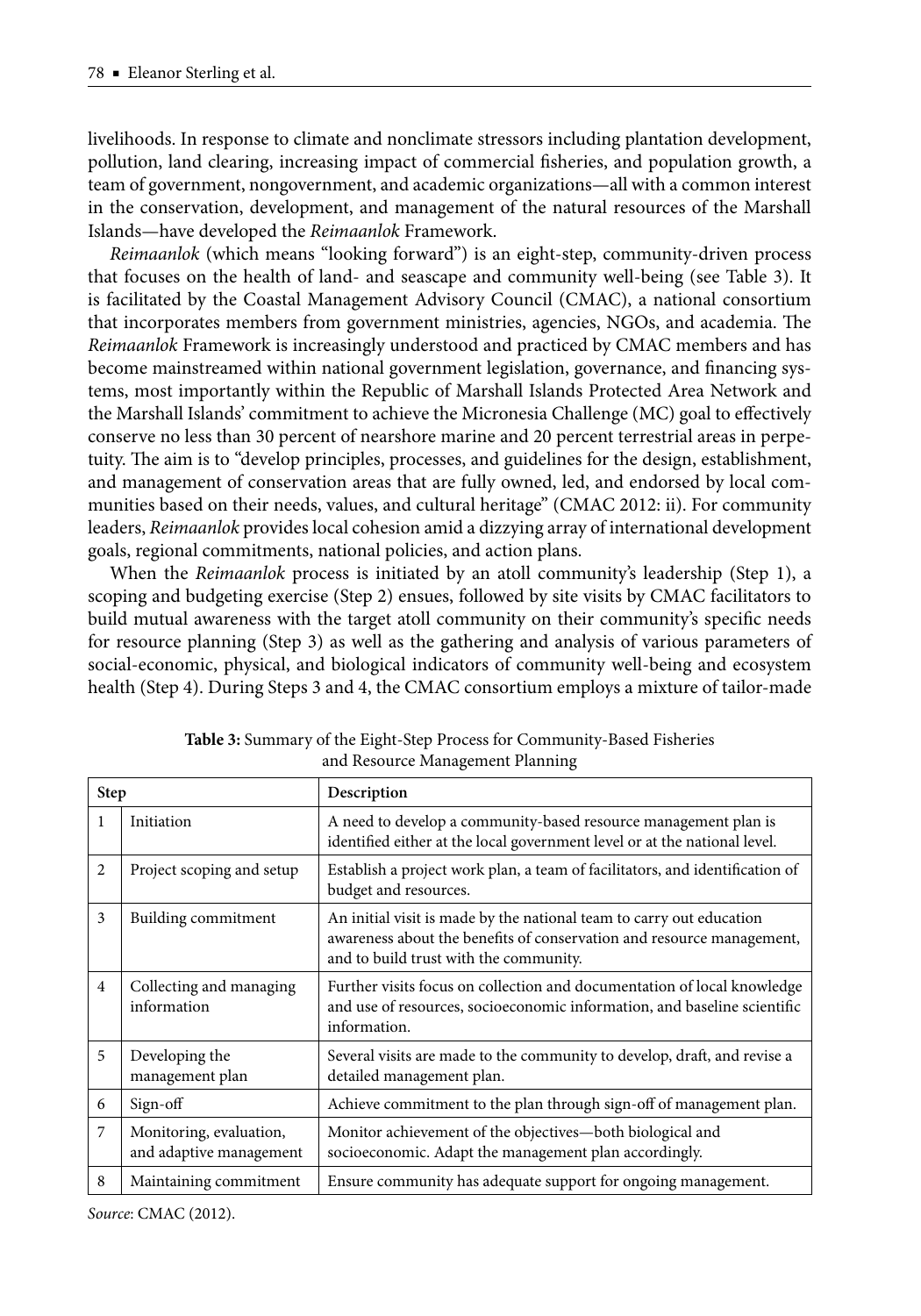and standardized tools based on evolving atoll science and best practices, which are generally contained within the *Reimaanlok* facilitator's guide (CMAC 2012). For instance, community knowledge and resource mapping is described under Appendix 8 of the guide, titled "Guidelines for the Collection of Local and Traditional Knowledge and *mo* in the Marshall Islands." This community resource mapping efort can be further enhanced with information based on the visual observations of the project team walking along a straight line across a specified cross-section of nearshore environment, as described in Appendices 9 ("Rapid Ecological Assessment, Participatory Aquatic Resource Transect") and 10 ("Baseline Rapid Assessment of the Natural Resources Methodology"). The guide also includes a comprehensive household survey (Appendix 12, "Socio-economic Baseline Assessment and Monitoring Plan Worksheet") heavily modifed from the SEM-Pasifka (Wongbusakarum et al. 2008) to monitor well-being indicators including those on natural resource use, knowledge, and perceptions relevant to fishers, farmers, and handicraft trades, as well as overall climate change awareness and conservation efectiveness. Climate change impacts and adaptation are further assessed through a qualitative Vulnerability Assessment that relies on the knowledge of community members and subsequent development of a Local Early Action Plan (Appendix 35, "VA-LEAP"). High-resolution GPS surveys are used to determine island height and food risk, complementing the VA-LEAP process (Appendices 13, "Developing Benchmarks Relative to Sea Level," and 14, "Surveying Island Height Procedures"). Quantitative surveys of natural resources are also conducted using standardized international protocols for marine and terrestrial resource assessments.

The information collected through Step 4 informs the development of a resource management plan (Step 5). Following on from the integrated, biocultural approach to data collection in Step 4, activities in this step include the development of both process and impact indicators to show, in the first case, the completion of processes/activities outlined in the resource management plan and, in the second case, the impact of management actions in a resource area. Impact indicators may be biological or social-economic (Appendix 23, "Developing Good Indicators"). While indicator development is driven by local concerns, the process is linked to national and regional initiatives like the Micronesia Challenge Socioeconomic Working Group, which identifed the human well-being domains and attributes of the Micronesia Challenge and prioritized relevant indicators to measure the MC progress in achieving these attributes (Nevitt and Wongbusarakum 2013).

Steps 6 to 8 complete the process with sign-of on the management plan, monitoring and adaptive management of the plan's objectives (key to monitoring is the assessment of biological and social-economic indicators at regular intervals, as well as a review of the management plan every fve years), and fnally maintaining commitment to the plan through ongoing education, awareness, and capacity-building initiatives within the community. The process thus looks toward long-term dynamics and success.

*Reimaanlok* is recognized internationally as being at the forefront of contemporary coastal zone management and climate adaptation, particularly among Small Island Developing States where there is a paucity of scientifc data and signifcant and increasing threats, and where decision making about the use of natural resources occurs primarily at the local level (Baker et al. 2011; Govan 2011; Grantham et al. 2011). Twenty-three atoll communities are currently engaged in some stage of the *Reimaanlok* process. Depending on where they are in the process, communities using this approach are experiencing various measures of success as they proceed in the step-by-step process of articulating threats and their needs and priorities, and codifying these into a management plan with various short-, medium-, and long-term measures, including enhancing their ecosystem and social-economic resilience to climate impacts. Six atoll communities are at Steps 6 or 7 of the process and thus have resource management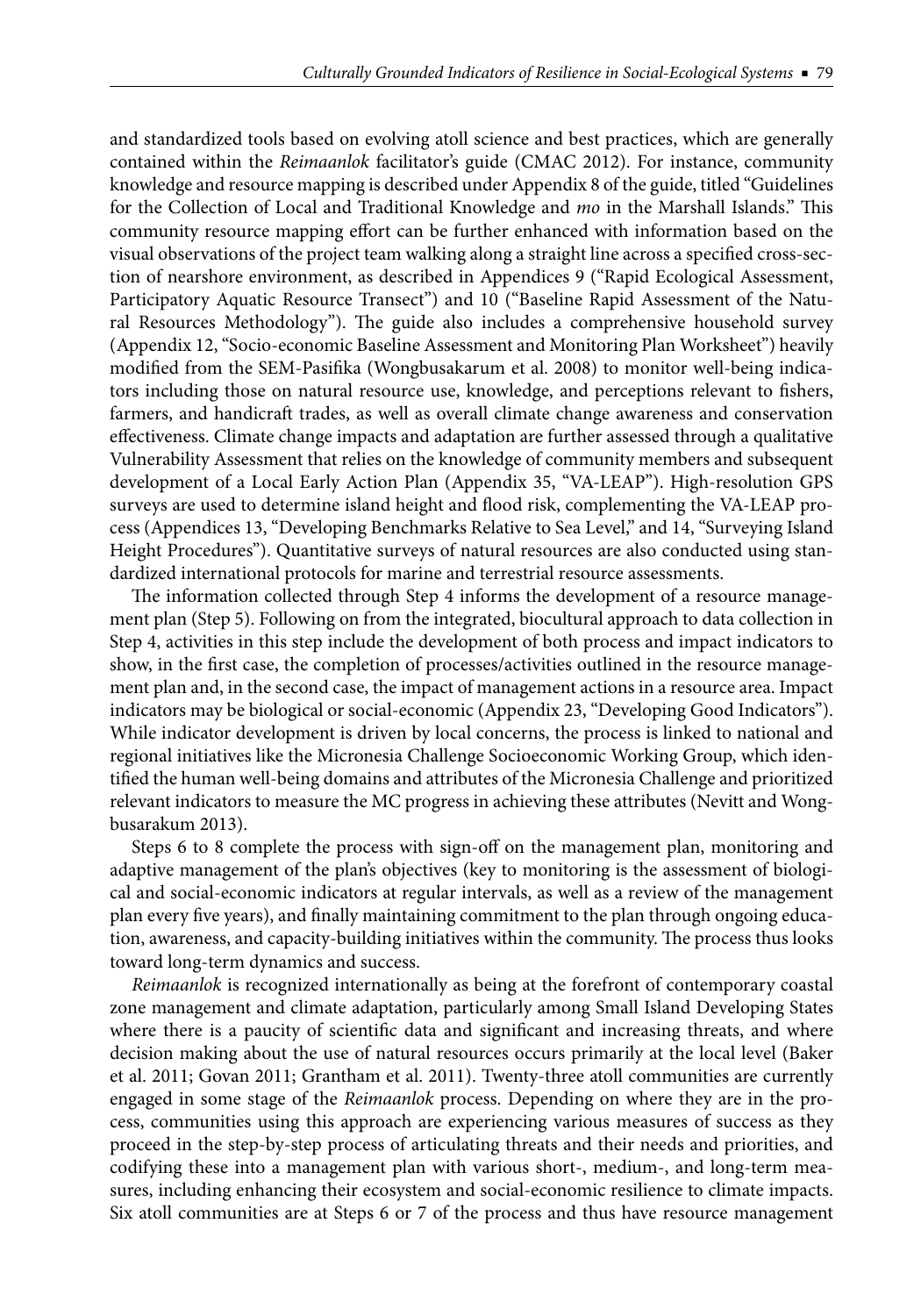plans in place to support informed conservation and sustainable development measures. For example, on Ailuk Atoll (Step 7) and Bikirin, Majuro Atoll (Step 6), these include windward vegetation planting projects, or *jannar* in Marshallese, to protect inland food sources and homesteads. Namdrik Atoll's (Step 6) engagement in the *Reimaanlok* process also informed planting projects, the establishment of a marine protected area, and the reactivation of a pearl farm. The Namdrik Atoll Local Resources Committee, a community organization constituted as part of the *Reimaanlok* process, received global recognition for its outstanding eforts in sustainable development at the Rio +20 United Nations Conference on Sustainable Development in Rio de Janeiro, Brazil, in 2012. The *Reimaanlok* process allows these municipalities/communities to stay engaged in implementing and monitoring conservation and sustainable development measures as a unifying endeavor for their community.

### *Biocultural Approaches to Sustainability Indicators in Solomon Islands*

#### Joe McCarter

Tis case study reports on a biocultural approach to developing sustainability indicators in the Western Province of Solomon Islands (McCarter et al. forthcoming). The goal of this work is to support community-based resource management of land- and seascapes through the identification, assessment, and discussion of locally relevant sustainability indicators. The ongoing project seeks to link to provincial, national, and international sustainability assessments and to provide best practice lessons for using biocultural approaches in cross-cultural situations in Solomon Islands and elsewhere. The resulting indicator set addresses the household and community levels, and its outcomes focus on local resource management of land- and seascapes. The indicator set was developed for specifc communities in Solomon Islands; however, indicator categories and trends have the potential to inform monitoring and evaluation in other contexts.

The Western Province of Solomon Islands is a unique mosaic of large lagoon systems and both high volcanic and small, coral-fringed islands. Nearly 80 percent of the population is rural, coastal, and relies on fshing and farming for nutrition and income (UN Data 2016). A number of pressures—from large-scale resource extraction to climatic variation—impact rural communities throughout the Western Province. While national legislation (e.g., the Protected Areas Act 2010) calls for environmental protection alongside appropriate "sustainable use," there is limited knowledge of how to measure and monitor such trends. This project works in four communities that difer in their degrees of market integration and ecological transformation but are all part of a community network maintained by the Solomon Islands Community Conservation Partnership (SICCP) and seek to strengthen or maintain systems for natural resource management.

The indicator set was developed to support sustainable community resource management around a range of social and ecological factors of importance to the communities. It explicitly sought to work across multiple domains and to make linkages between social and ecological components (e.g., between the success of gardens, health of community members, and degree of intactness of the terrestrial forest environment). We took a biocultural approach to indicator development, meaning we explicitly started with and built on place-based cultural perspectives—encompassing values, knowledge, and needs—and recognized the inextricable links between ecological and social realms (Sterling et al. forthcoming). Such approaches have the potential to strengthen the input of local voices in provincial, national, and regional forums, guide respectful engagement by NGOs and external researchers, and facilitate the development of multiple evidence-based approaches (cf. Tengö et al. 2014).

We began developing indicators by holding an initial set of workshops to explore community perceptions of current state, past trends, and ideal future visions. The outputs of these work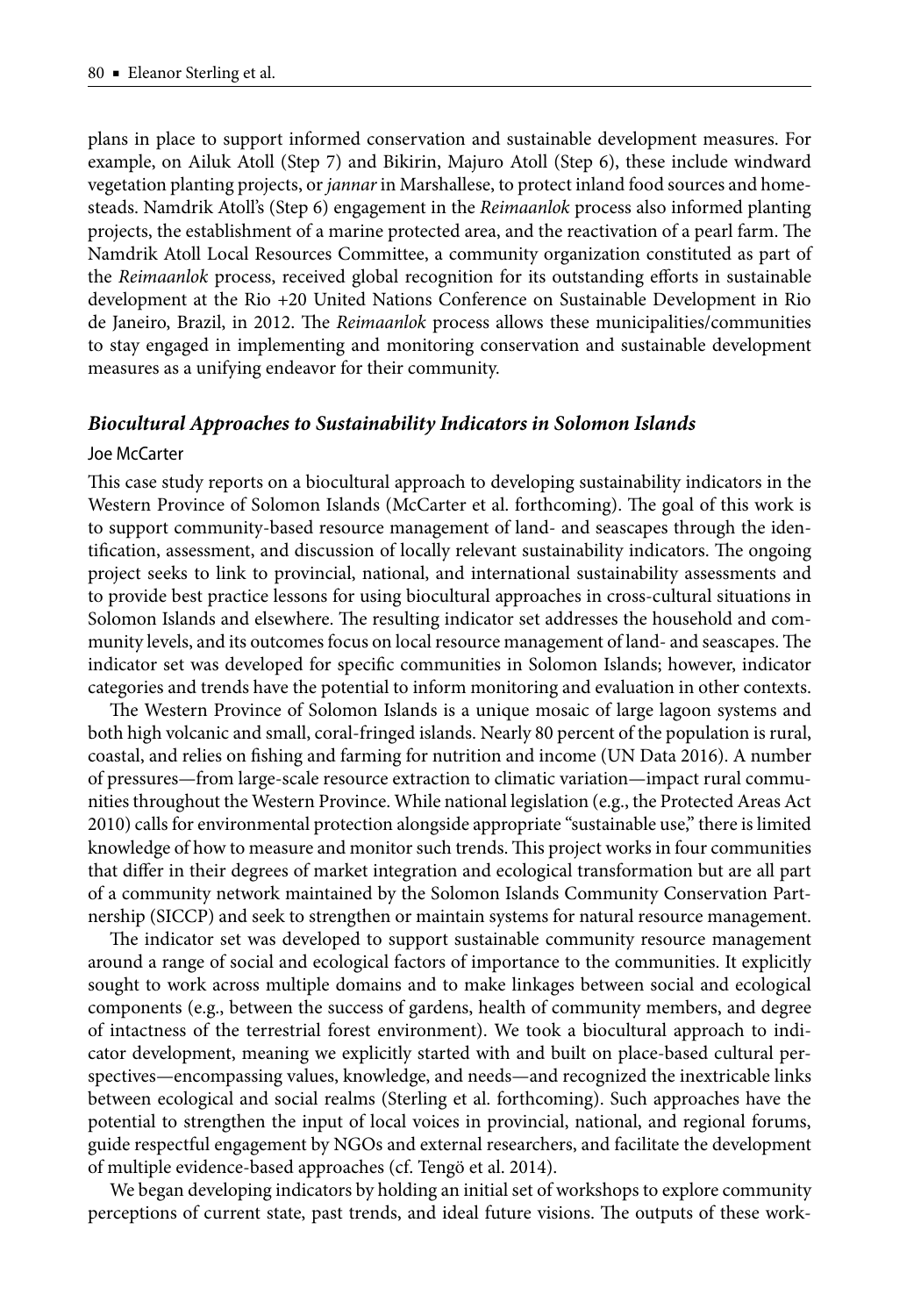shops helped to define a set of domains that were important in each community. These domains included both ecological (e.g., integrity of forest) and social (e.g., degree of cooperation and unity) components, as well as linkages between them (e.g., maintaining vibrant vernacular language to communicate environmental information).

We used these domains to develop indicators, using an iterative process with communities. A draft indicator set was compared with regional and international examples and sorted according to theoretical frameworks (Folke et al. 2003). These various categorizing exercises underscored some diferences between externally derived frameworks and local interests and perceptions, and in some instances the comparison helped to identify themes that might have been missed in the visioning process. For example, knowledge of systems limits—including Indigenous and Western scientifc sources of information and practice—is critical to the ability to manage land and seascapes but did not explicitly emerge from the community visioning exercises and was added in (e.g., Foale 2006).

There are currently  $68$  indicators  $(62$  quantitative and  $6$  qualitative) covering outcomes such as garden and ocean productivity, local knowledge regarding resource management, and state and trends of the environment, governance, and leadership. A subset of the indicators specifcally addresses the feedbacks between humans and their environment; however, quantification of those indicators has been difficult.

We then worked with communities to collect data and assess the current state of the indicators. Data collection occurred over a period of 18 months. Data collection methods were designed and implemented in collaboration with community research assistants and comprised a variety of ecological and social science methods including structured interviews (e.g., dietary diversity, knowledge transmission), semistructured interviews (e.g., exploration of foodways and resilience), community surveys (e.g., catch per unit effort), and ecological survey methods (e.g., forest plotting, timed shellfsh counts). Partner organizations or individuals provided expertise as needed. Data collection at all stages centered around training and capacity building, with the aim that community research assistants will be able to continue to collect data over the medium term. Indicator data overlapped but were not standardized across sites.

 Data from the indicators were supported by other activities designed to stimulate discussion of landscape change over time. For example, participants in mapping "studios" compared large format aerial photos dating from the 1940s and 1960s against current high-resolution satellite imagery. Participants were also able to use the images to plan future change and explore tradeofs (e.g., between agricultural expansion and village area).

 Data were generally analyzed as they were collected, and reviewed with communities for comment and immediate discussion, sometimes in the context of targeted advice from expert advisers. For example, dietary diversity data were collected in November 2015 and May 2016, analyzed, and then discussed in communities with an expert team from the Ministry of Health and a local NGO (the Kastom Gaden Association). All data will be formed into two major products for use in communities: large-scale maps showing spatial and temporal aspects of landscape change and use, and indicator portfolios, or collections of stories and information from the various domains of data that have been collected. These products have been produced with a focus on durability and utility for planning and will feed directly into resource management planning at each site by partner organizations. Data analysis and production will be an iterative process; based on analyses and discussions with communities, there may be a call for further parsing or information collection.

The biocultural approach to indicator development outlined here may allow for the collection of social and ecological information for use by community decision makers but, importantly, also follows a process that allows for discussions within communities of current state and future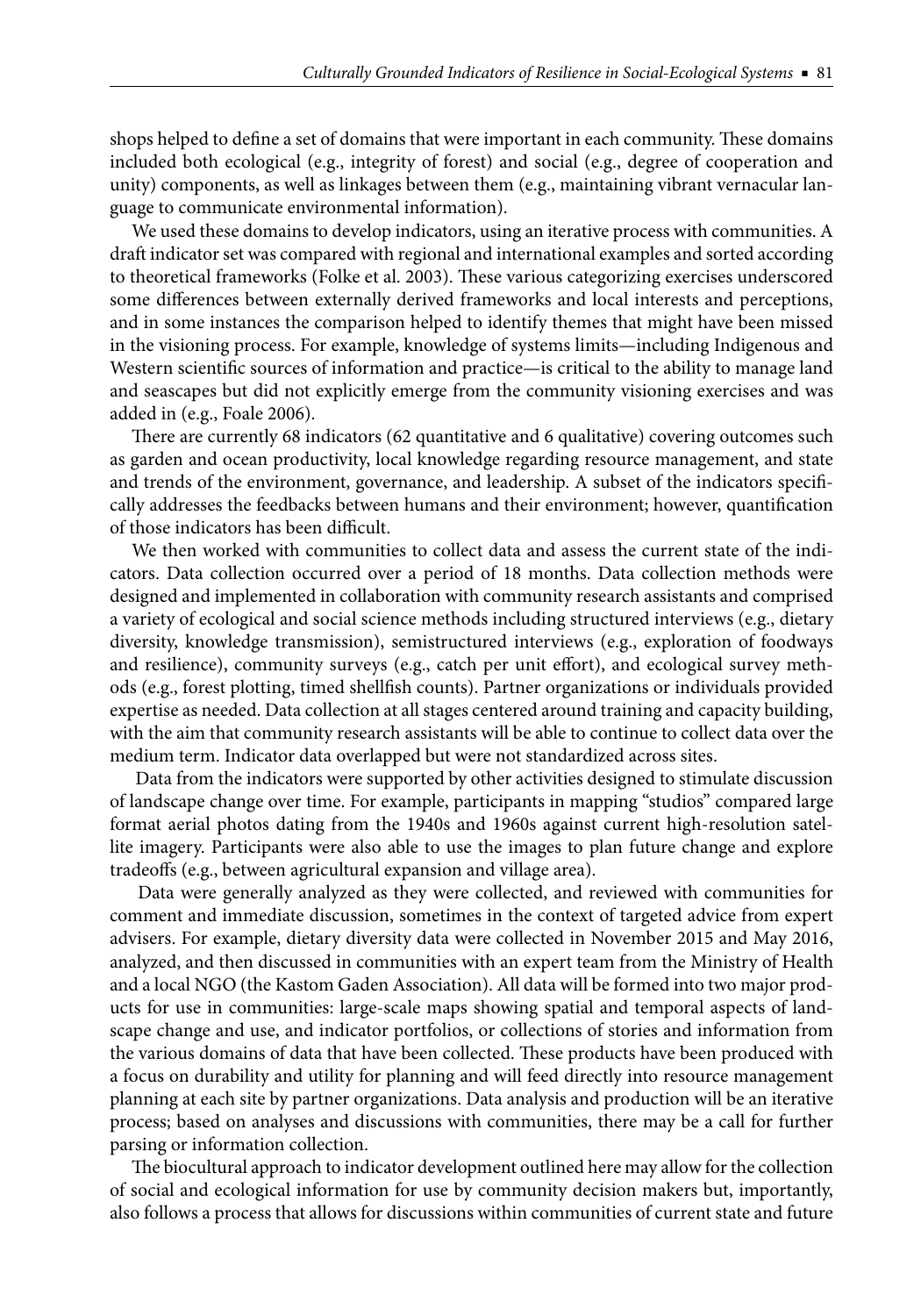planning. The outputs of this process can also offer place-based perspectives to policy makers in Solomon Islands, by highlighting components of resilience in the communities that are not commonly accounted for in national metrics. The importance and utility of the indicators over time will depend on their being efectively integrated into community and NGO programs, and on continued support to discuss and monitor into the future.

### **Indicator Sets and Frameworks**

Many of the indicator sets described above were framed using existing conceptual frameworks (e.g., DPSIR, SES) that indicate how to convert data from indicators into decisions. However, decisions on the relevance of information and the selection of indicators and their relative importance can unintentionally introduce bias before any evaluation is undertaken. Thus, even when included through participatory processes, Indigenous indicators can be overwhelmed by the sheer scale of representation of other ways of knowing. The following framework foregrounds and quantifies different stakeholder worldviews to allow for comparison.

### **Mauri** *Model Decision Making Framework*

### Tē Kipa Kepa Morgan

Designed to be transparent, inclusive, and holistic, this framework identifes its ontological basis and provides an alternative Indigenous conceptual measure of sustainability. It is a unique approach to indicator set development that includes processes designed to ensure repeatability and objectivity in the evaluation being undertaken. The *Mauri* Model is intended for use at the community level and the process can be applied in any community, with outcomes focused on sustainability. Decision making frameworks based on systems thinking can facilitate enhanced understandings of sustainability and potentially enlighten societies to behave differently. In community settings, these frameworks must be contextually relevant and based on epistemological concepts that are more strongly aligned with sustainability (Morgan 2006a) than contemporary neoliberal capitalism (Di Tella and MacCulloch 2008). The epistemologies of Indigenous Peoples are commonly based on principles of interconnectedness, relevance over long periods of time, intergenerational equity, and uniqueness to place (Durie 2005). In the case of Aotearoa New Zealand, the Indigenous Māori have developed strategies to retain their values, beliefs, identity, and ways of being within a colonized societal context. For example, New Zealand law has been impacted by Māori claims relating to environmental degradation and retention of cultural values, knowledge, and language, ofen in terms of impacts on *mauri*, the life-supporting capacity of the ecosystem and its future potential (Morgan 2008). The Resource Management Act of 1991 aims to promote sustainable development, taking into account the environmental, social, cultural, and economic well-being of society. While the groundbreaking law incorporated numerous Indigenous concepts, it stopped short of actually including *mauri*.

A holistic and inclusive way to understand the world other than in monetary terms exists (Morgan 2008). Raymond Firth (1929) observed that *mauri* appeared to be the economic currency of traditional Māori society. *Mauri* is the binding force between the physical and everything else that makes life possible. It is the life-supporting capacity within a thing or collection of things such as an ecosystem. The concept can be likened to gravity, as while it may not be observable directly, it explains observable phenomena, being the force that when sufficiently diminished or denigrated defnes the loss of potential to support life, or the diference between life and death. The *Mauri* Model Decision Making Framework was co-created with the Combined Tangata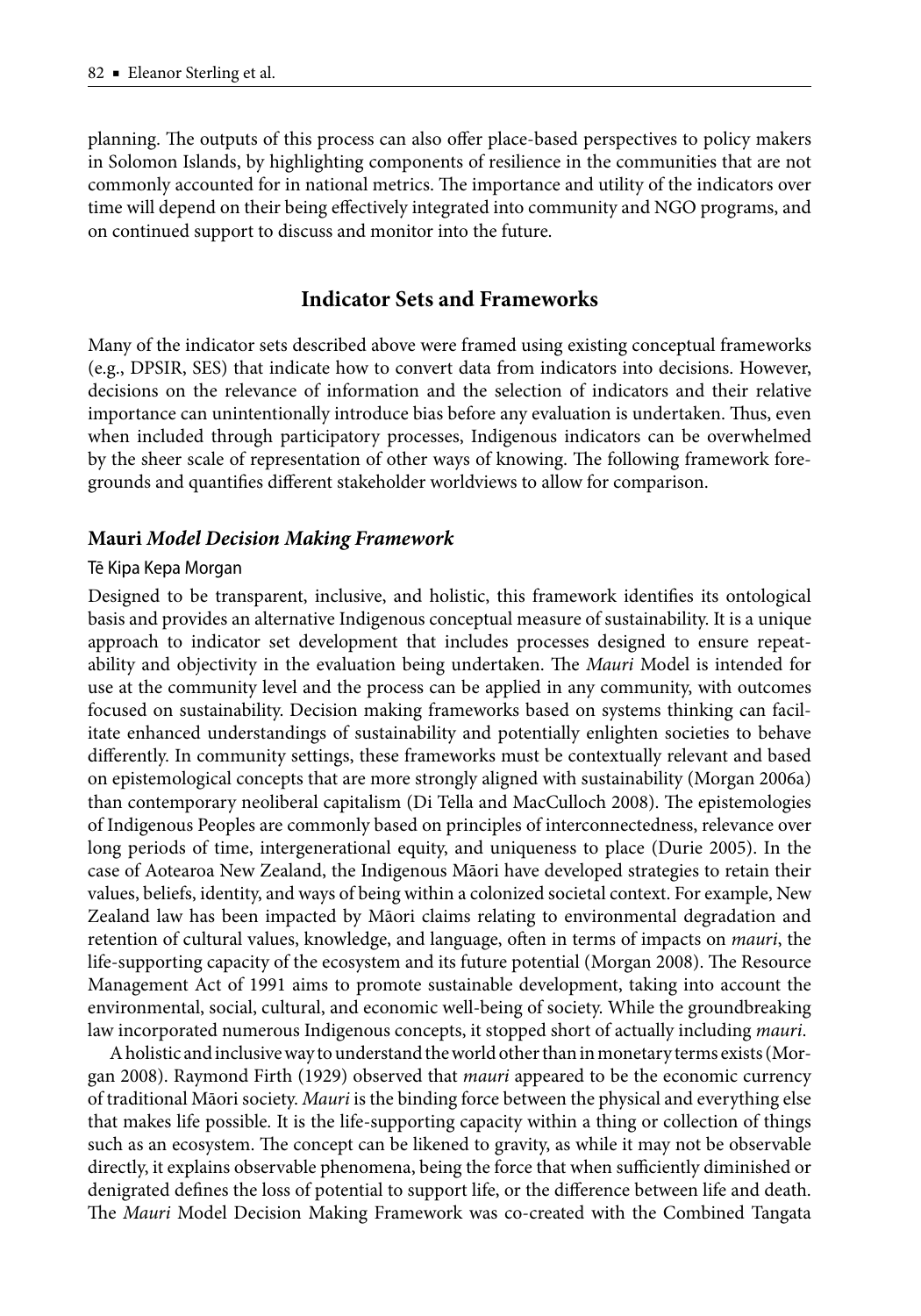Whenua Forum and Ngāti Pikiao and Ngāi Tahu tribal entities (Morgan 2008), by inter-weaving Indigenous and scientific understandings of sustainability, specifically the Indigenous conceptualization of the *mauri* force and systems thinking (Morgan 2006a). As an expert-weighted decision matrix, the *Mauri* Model is holistic, simple to use, objective, and produces repeatable results. The *Mauri* Model is unique, as it provides a culturally neutral template within which Indigenous values are explicitly empowered alongside scientifc data. Applications of the *Mauri* Model include many facets of impact assessment, encompassing treatment technologies, project sustainability, climate change adaptation, disaster response, and comparative studies. The *Mauri* Model combines a stakeholder worldview analysis with an indicator measurement process (*Mauri* Meter) to determine the absolute sustainability of the scenario being assessed, using *mauri* as the base metric. The concept of *mauri* is used to represent the potential of phenomena possessing physical and/or metaphysical characteristics. The capability to measure both physical quantities and metaphysical qualities allows for a wide, inclusive range of sustainability indicators that better reflect the physically, culturally, psychologically, and spiritually defined reality of Indigenous Peoples.

The *Mauri* Model has four constituent dimensions: *mauri* of the ecosystem, *mauri* of the Indigenous People, *mauri* of the community, and *mauri* of the base economic unit, the family or household. Adoption of these four dimensions facilitates more consistent comparison of impacts and efects across projects due to the ability to use the same metric to measure all indicators in a dimension and the constant groupings. Ecosystem indicators range from fer-

tility of the land to water quality; cultural/ Indigenous indicators range from the use of traditional knowledge to heritage protection measures; community indicators range from access to community centers to life expectancy; and economic indicators range from employment availability to the price of energy.

The *Mauri* Meter defines the Likert scale used for measurement as five integers pivoting about zero (see Figure 2). Scores ranging from −2 to +2 depict possible states of *mauri* (negligible impact = 0, partial impact  $= 1$ , and full impact  $= 2$ ). A positive result refects an impact that is sustainable. The Likert scale ensures objective assessment (see Figure 3) of indicators, as once the tolerance for a negligible indicator impact is defined (0 result), any other outcome is either sustainable (positive) or not (negative), and once the upper thresholds are defned for full impact (−2 and +2), the absolute determination of sustainability is possible for each indicator. The combined result (arithmetic average) for a dimension refects the overall trend occurring for that particular dimension. The combination of processes is shown in Figure 4. Dimension





**Figure 3**: Decision tree eliminates partial scores ensuring minimum bias (Morgan et. al. 2012).

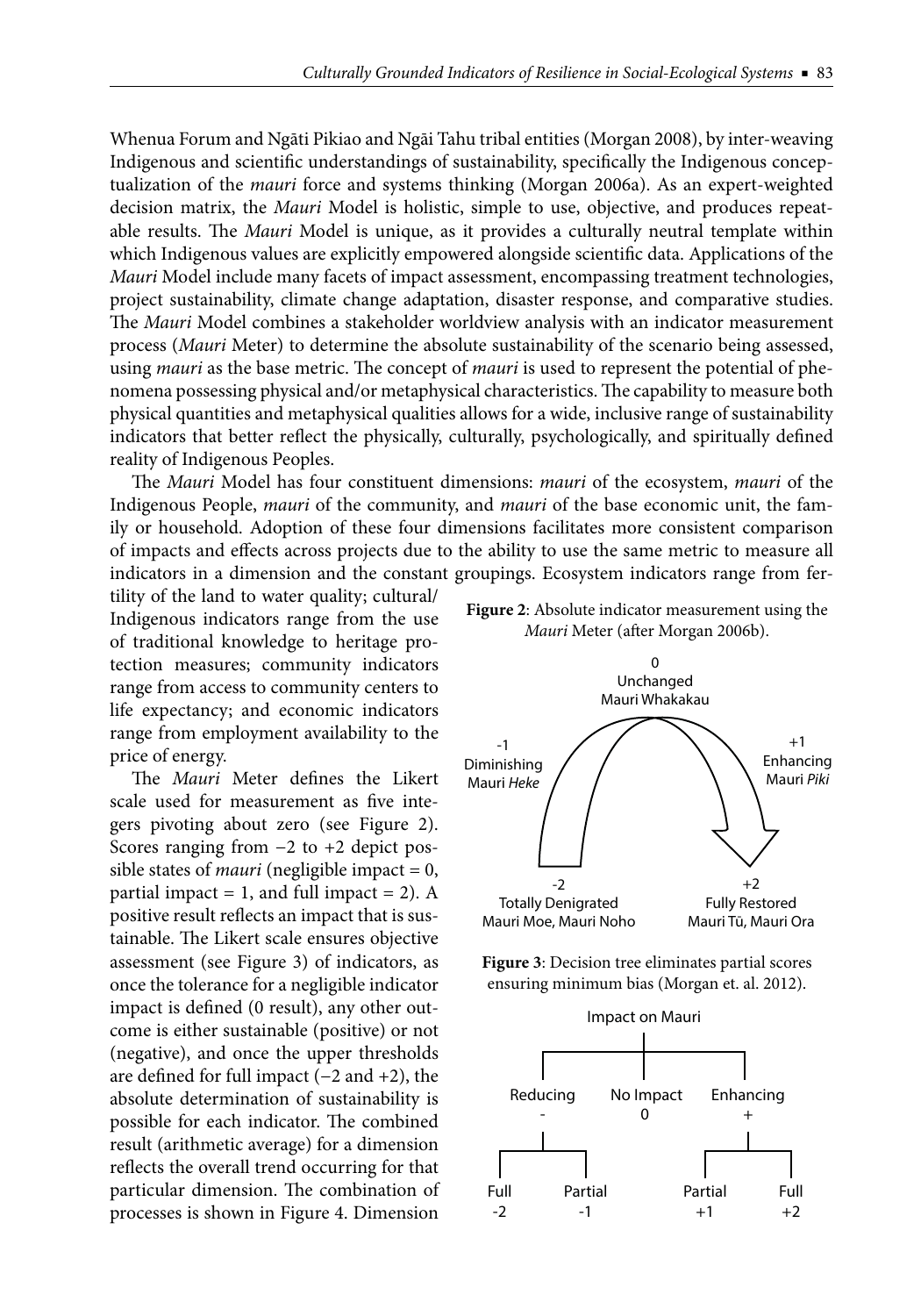

**Figure 4**: *Mauri* Model Decision Making Framework (afer Morgan 2008).

results can be depicted graphically as historic and future *mauri* trends when plotted against time on the horizontal axis (see Figure 5).

The *Mauri* Model also allows the quantification of different stakeholder worldviews, determining the relative priorities of the four *mauri* dimensions as percentage weightings using a pair-wise comparison technique (Saaty 1980). Accurate representation of adversarial perspectives of a situation without the need to alter actual *mauri* dimension results is an indication that the analysis will have credibility with the stakeholders that are impacted. The quantified priorities can reveal the inherent bias of stakeholders and also refect the dimensions most strongly influencing a stakeholder's understanding of a situation. The *Mauri* Model has now been in use for more than a decade, taught as an engineering postgraduate elective at the University of Auckland for seven years and then digitized as a Web tool in 2012, and is the basis for assessments that quantify the impacts of New Zealand's worst environmental disaster, the oil spill from the 2011 grounding of the MV *Rena* (Fa'aui and Morgan 2014). Independent research determined the *Mauri* Model Decision Making Framework to be an exemplar sustainability indicator set when benchmarked against the Bellagio STAMP principles for sustainability, and concluded that the *Mauri* Model is relevant regardless of community (Challenger 2013).

The *Mauri* Model allows Indigenous Peoples to contribute understanding based on their own knowledge so that they can be efectively included in resource management decision making processes, with particular relevance to New Zealand law. Te transferability of the *Mauri* Model identifies it as a potential pathway to more sustainable decisions and actions. Thus, through integrating systems techniques and the Indigenous concept of *mauri*, the *Mauri* Model creates a new approach to cross-cultural communication and action. As the *Mauri* Model is applied more broadly, some elements could be clarifed to enhance its transferability in terms of impact on decision making. These include community issues related to governance and land rights, the feedbacks between *mauri* dimensions, the ability of the framework to capture short- and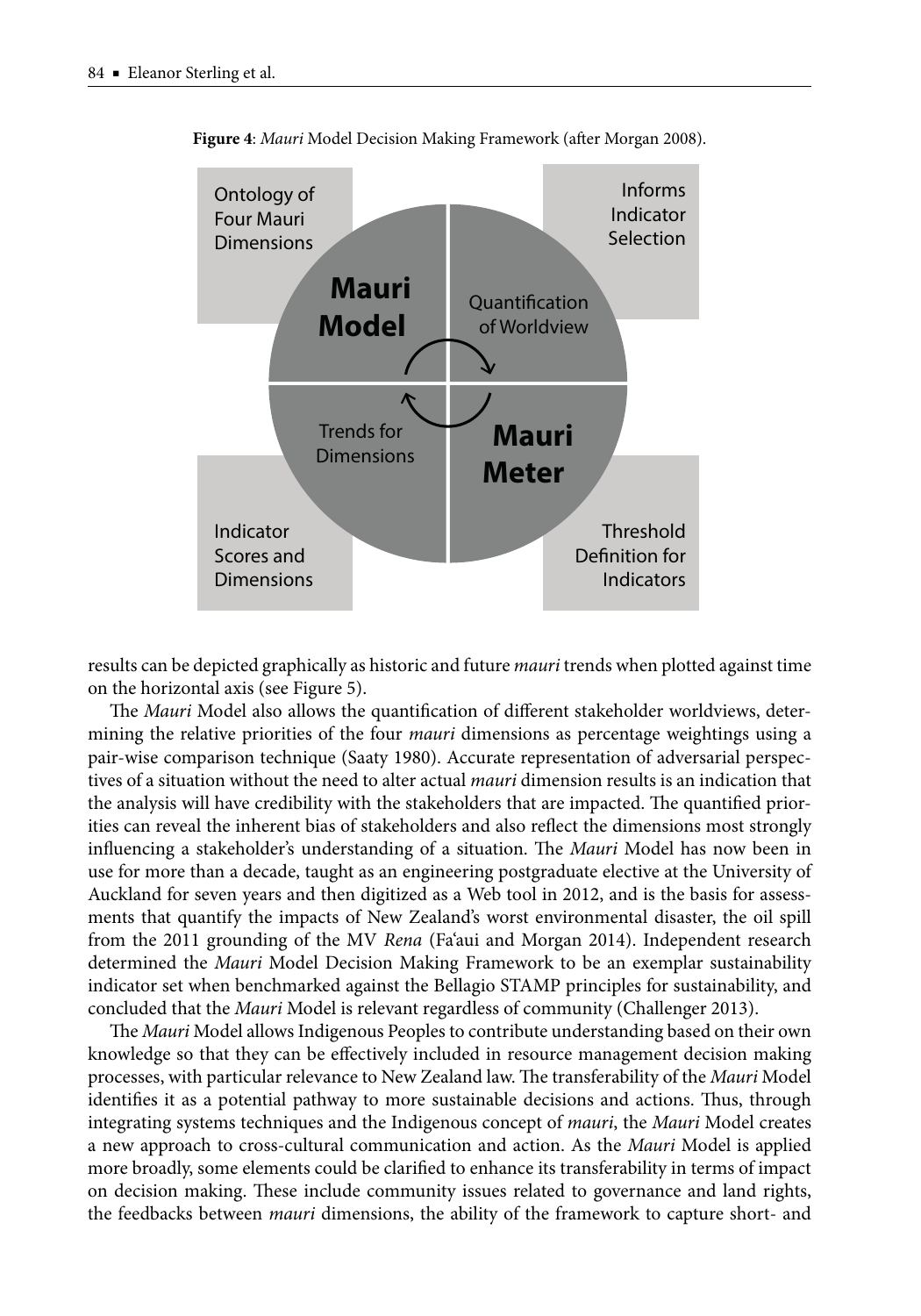



longer-term dynamics, and how quantifed stakeholder worldviews can be weighted and translated into decisions.

### **Discussion**

We present seven case studies and one framework to explore development of locally relevant and culturally grounded indicator sets assessing coupled social-ecological systems. Across case studies, we observe several common features that could help shape efective resilience indicator development and implementation (Table 4). We fnd that while the process of developing indicators varied among the case studies, all of them used an approach to developing indicators that can potentially be transferable to other places and/or cultural contexts, particularly within the geographic regions where they were developed.

Other commonalities include a reliance on multiple knowledge systems and mixed measurement systems (qualitative and quantitative), refecting the importance of diverse sources of information. The case studies use a myriad of approaches for data collection, ranging from interviews to ecological survey methods. They include indicators that fall within four domains: social/cultural, economic, political/governance, and environmental. All of the approaches include indicators categorized as social/cultural, and well-being indicators that provide a more complex view of well-being than traditional metrics like GDP. A few case studies (Solomon Islands, SEPLS, NKA) also identified composite indicators that specifically measure feedbacks between diferent domains of the system; going forward, we see development of indicators that measure feedbacks as an important area for investment.

All case studies include indicators intended to support community decision making while providing information to policy makers or others in diferent contexts. Indicators were mostly collected and analyzed at the community and/or household level, though Melanesian Well-Being Indicators were planned, implemented, and analyzed at the national level. The case studies emphasize that insights provided by locally grounded approaches can be valuable to those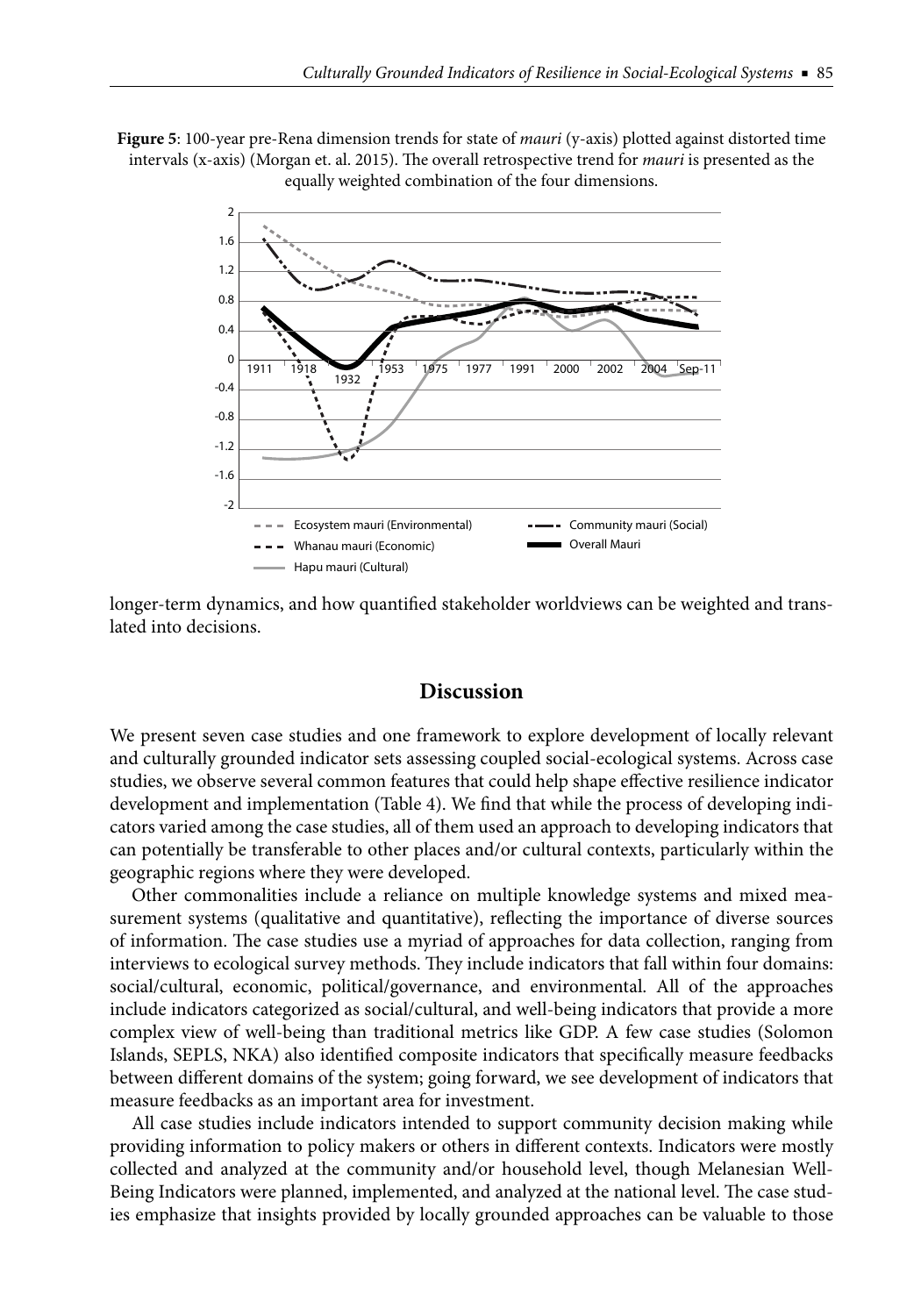|                                          |                              |                          |                         |                  |                          | Cases                    |                         |                          |                  |
|------------------------------------------|------------------------------|--------------------------|-------------------------|------------------|--------------------------|--------------------------|-------------------------|--------------------------|------------------|
|                                          |                              | <b>SEPLS</b>             | <b>NWI</b>              | Peru             | <b>NKA</b>               | HCA                      | Reimaanlok<br>Framework | Solomon<br>Islands       | Mauri<br>Model   |
| Number of indicators                     |                              | $\Omega$                 | $\triangleright$        | $\triangleright$ | ~50                      | $\overline{1}$           | $\triangleright$        | 68                       | $\triangleright$ |
|                                          |                              |                          | General Characteristics |                  |                          |                          |                         |                          |                  |
|                                          | Human well-being             | $\overline{\phantom{0}}$ |                         |                  | $\overline{\phantom{0}}$ | $\overline{\phantom{0}}$ | $\circ$                 | $\overline{\phantom{0}}$ | ۳                |
|                                          | Ecosystem well-being         |                          | $\circ$                 |                  |                          |                          | $\circ$                 | ۳                        |                  |
| opjective<br>Ynamirq                     | Social-ecological approach   | ۳                        | $\circ$                 | τ                | τ                        | ۳                        | τ                       | τ                        | л                |
|                                          | Sustainability               |                          | $\circ$                 | $\circ$          |                          |                          |                         |                          |                  |
|                                          | International                | $\circ$                  | $\circ$                 | $\circ$          | $\circ$                  | $\circ$                  | $\circ$                 | $\circ$                  |                  |
| Geographic                               | National                     | $\circ$                  | π                       | $\circ$          | $\circ$                  | $\circ$                  | π                       |                          |                  |
| scale                                    | Community                    |                          |                         |                  |                          |                          |                         |                          |                  |
|                                          | Household                    | ۳                        | ۳                       | ۳                | ۳                        | ۳                        | ۳                       | ۳                        |                  |
|                                          | Environmental                |                          | $\circ$                 |                  |                          |                          |                         | ٠                        |                  |
|                                          | Economic                     |                          |                         |                  | $\circ$                  |                          |                         |                          |                  |
| indicators<br>Domains                    | Social/cultural              |                          |                         |                  |                          |                          |                         |                          |                  |
| yd byweig                                | Political/governance         |                          |                         |                  | $\circ$                  |                          | $\circ$                 |                          |                  |
|                                          | Interactions between domains |                          |                         |                  | τ                        |                          | п                       |                          |                  |
|                                          | State                        | ۳                        | ۳                       | ۳                | ۳                        | ۳                        | ۳                       | ۳                        | ۳                |
|                                          | Trend                        |                          |                         | 0                |                          |                          |                         |                          |                  |
|                                          | Pressures                    |                          | $\circ$                 | $\circ$          | ۳                        | ۳                        | $\circ$                 | ۳                        | ۳                |
|                                          | Processes                    |                          | ۲                       | ۲                |                          | ۲                        | $\circ$                 |                          |                  |
| $\upmu$ ourement<br>Targets of indicator | Governance systems           |                          | ۲                       | ۲                |                          | $\circ$                  | ۳                       | ۲                        | ۲                |
|                                          | Resource systems             |                          |                         |                  |                          |                          |                         | ۳                        |                  |
|                                          | Resource units               | $\circ$                  |                         |                  |                          |                          | $\circ$                 |                          | $\circ$          |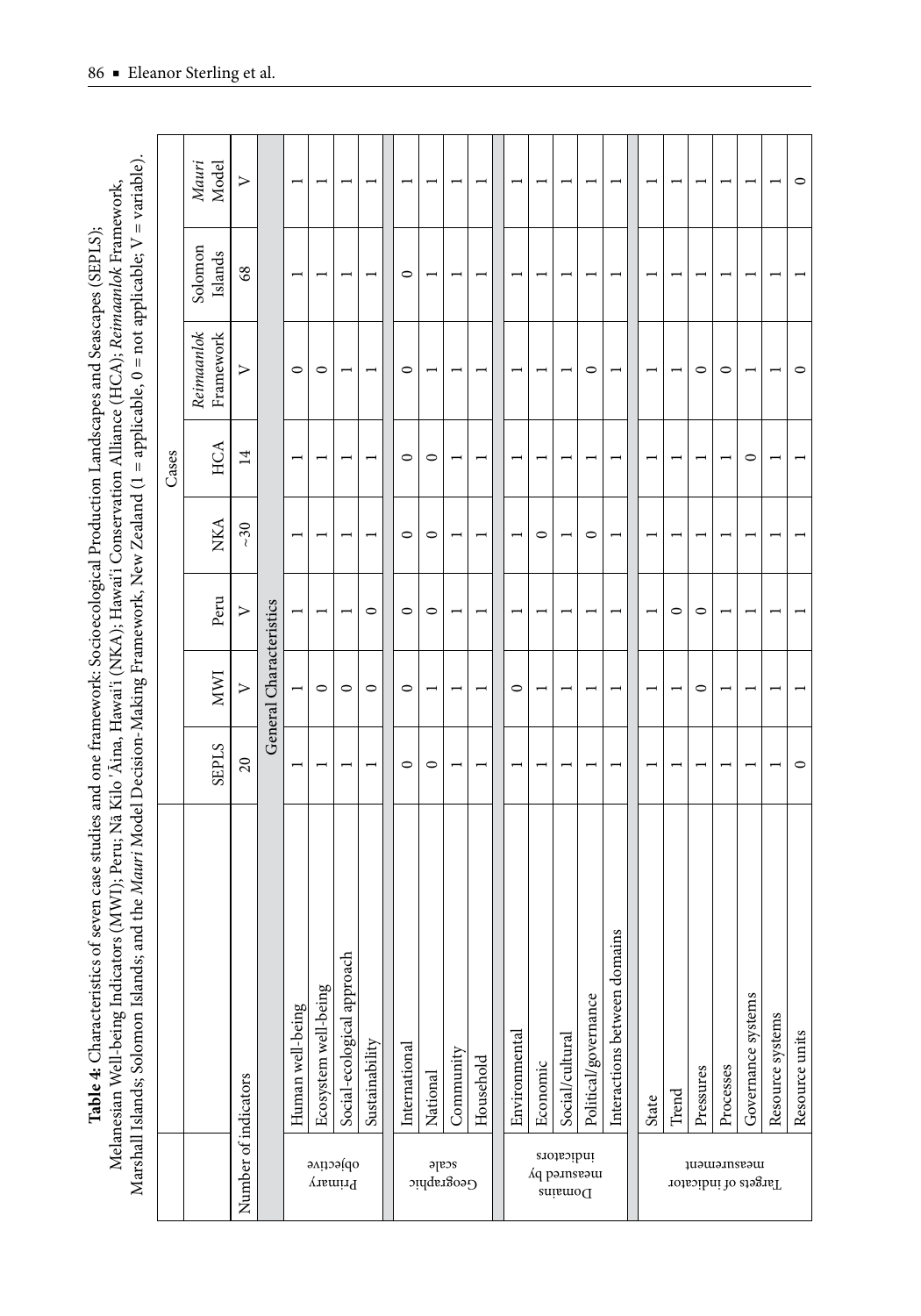|       | Mauri<br>Model          |               |                          | ۳                        |                    |                          | ۳                   | ۳             | ۳                     | $\overline{\phantom{0}}$ | ۳          |                                | $\circ$                                                                             | $\circ$                                                                                                     |                                                                                                         | $\circ$            | $\overline{\phantom{0}}$                                     | Н                                             |
|-------|-------------------------|---------------|--------------------------|--------------------------|--------------------|--------------------------|---------------------|---------------|-----------------------|--------------------------|------------|--------------------------------|-------------------------------------------------------------------------------------|-------------------------------------------------------------------------------------------------------------|---------------------------------------------------------------------------------------------------------|--------------------|--------------------------------------------------------------|-----------------------------------------------|
|       | Solomon<br>Islands      |               | $\overline{\phantom{0}}$ | ۳                        |                    | $\overline{\phantom{0}}$ | ۳                   | ۳             | ۳                     | $\overline{\phantom{0}}$ | Н          |                                | $\circ$                                                                             | $\circ$                                                                                                     |                                                                                                         | $\circ$            |                                                              |                                               |
|       | Reimaanlok<br>Framework |               | τ                        | $\circ$                  |                    | $\circ$                  | 0                   | п             | ۳                     | $\overline{\phantom{0}}$ |            |                                | $\circ$                                                                             | $\circ$                                                                                                     |                                                                                                         | $\circ$            | $\overline{\phantom{0}}$                                     |                                               |
| Cases | HCA                     |               | ۳                        | ۳                        |                    |                          |                     | ۳             | ۳                     | $\overline{\phantom{0}}$ |            |                                | $\circ$                                                                             | $\circ$                                                                                                     |                                                                                                         | $\circ$            | $\overline{\phantom{0}}$                                     |                                               |
|       | <b>NKA</b>              |               | ۳                        | ۳                        |                    |                          |                     | ۳             | ۳                     |                          |            |                                | $\circ$                                                                             | $\circ$                                                                                                     |                                                                                                         | $\circ$            | -                                                            |                                               |
|       | Peru                    |               |                          | ۳                        |                    | $\circ$                  | ۳                   | $\circ$       | ۳                     |                          | $\circ$    |                                | $\circ$                                                                             | $\circ$                                                                                                     |                                                                                                         | $\circ$            | ⊣                                                            | $\circ$                                       |
|       | <b>NWI</b>              | Indicator Use |                          | ۳                        | $\circ$            | $\overline{\phantom{0}}$ | $\circ$             | τ             | ۳                     | $\overline{\phantom{0}}$ |            | Methodological Characteristics | $\circ$                                                                             | $\circ$                                                                                                     |                                                                                                         | $\circ$            | $\overline{\phantom{0}}$                                     |                                               |
|       | <b>SEPLS</b>            |               | ۳                        | ۳                        |                    | $\circ$                  | 0                   | τ             | ۳                     | ۳                        |            |                                | $\circ$                                                                             | $\circ$                                                                                                     |                                                                                                         | $\circ$            | $\overline{\phantom{0}}$                                     | $\circ$                                       |
|       |                         |               | Policy makers            | Academics/NGOs           | Local stakeholders | Influencing the public   | Enhancing knowledge | Policy making | Local decision making | Assessment               | Monitoring |                                | No standardization-indicators meant for use<br>in only one setting, not comparative | criteria are meaningful in Peru and comparable<br>Yes, standardization cross-cultural (e.g.,<br>in Vanuatu) | indicators standard but calibration culturally<br>Yes, standardization culturally specific-<br>specific | No standardization | ural<br>Yes, standardization cross-cult                      | ' specific<br>Yes, standardization culturally |
|       |                         |               |                          | Aq pəsn əq<br>Results to |                    |                          | puqiestor purpose   |               |                       |                          |            |                                |                                                                                     | cultural settings<br>benchmarks for use across<br>totsoibni to noitssibtsbnst8                              |                                                                                                         |                    | development<br>for indicator<br>spoqiam jo<br>fandardization |                                               |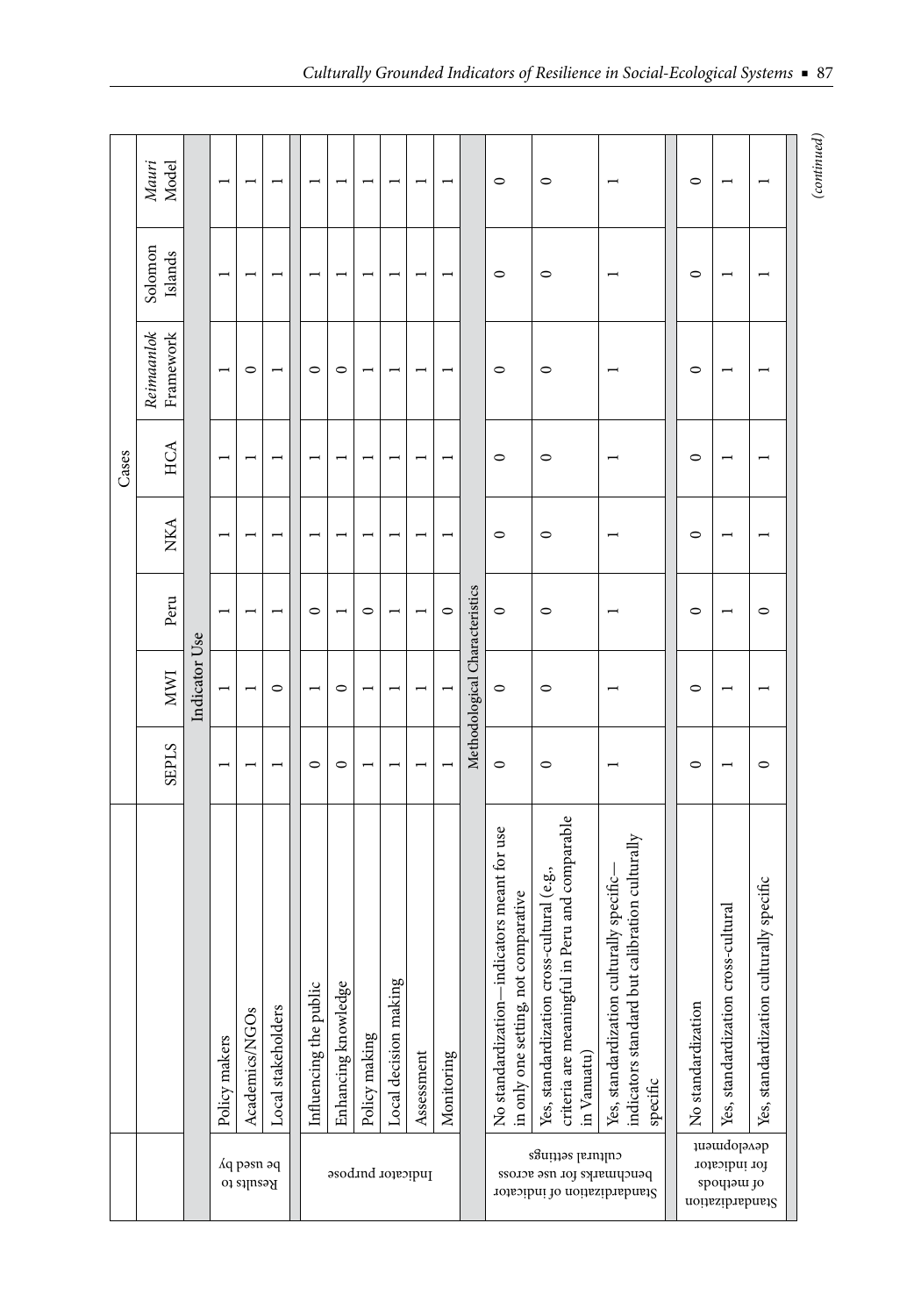|                                          |                                              |              |            |      |            | Cases |                         |                    |                |
|------------------------------------------|----------------------------------------------|--------------|------------|------|------------|-------|-------------------------|--------------------|----------------|
|                                          |                                              | <b>SEPLS</b> | <b>NWI</b> | Peru | <b>NKA</b> | HCA   | Reimaanlok<br>Framework | Solomon<br>Islands | Mauri<br>Model |
|                                          | Annually                                     | $\circ$      | 0          | 0    | 0          | 0     | $\circ$                 | $\circ$            | $\circ$        |
| nent<br>of measure-<br>Frequency         | Only one snapshot to date                    | 0            |            |      | 0          |       |                         | 0                  | 0              |
|                                          | Other (including planned)                    |              |            | 0    |            |       |                         |                    |                |
|                                          |                                              |              |            |      |            |       |                         |                    |                |
|                                          | High investment (years)                      | 0            | 0          | 0    |            | 0     | 0                       | 0                  | 0              |
| investment<br>$\frac{1}{2}$              | Medium investment (months)                   | 0            |            |      | 0          |       |                         |                    |                |
|                                          | 곰<br>Low investment (day(s) or wee           |              | ○          | c    | 0          | c     | ⊂                       | ⊂                  |                |
|                                          |                                              |              |            |      |            |       |                         |                    |                |
|                                          | Perceptions only                             |              | 0          | 0    | 0          | 0     | 0                       | 0                  | ⊂              |
| collected<br>of data<br>sədÁL            | Direct measurement only                      | 0            | 0          | 0    | 0          | 0     | 0                       | 0                  | ⊂              |
|                                          | measurement<br>Mix of perceptions and direct | 0            |            |      |            |       |                         |                    |                |
|                                          |                                              |              |            |      |            |       |                         |                    |                |
|                                          | Focus groups                                 |              |            |      |            |       |                         |                    |                |
| social data<br>101 sbodtom<br>Collection | Household or individual surveys              | 0            | 0          |      |            | 0     |                         |                    |                |
|                                          | Other                                        | ∊            | ∊          |      | ∊          |       |                         |                    |                |

| ٦ |  |
|---|--|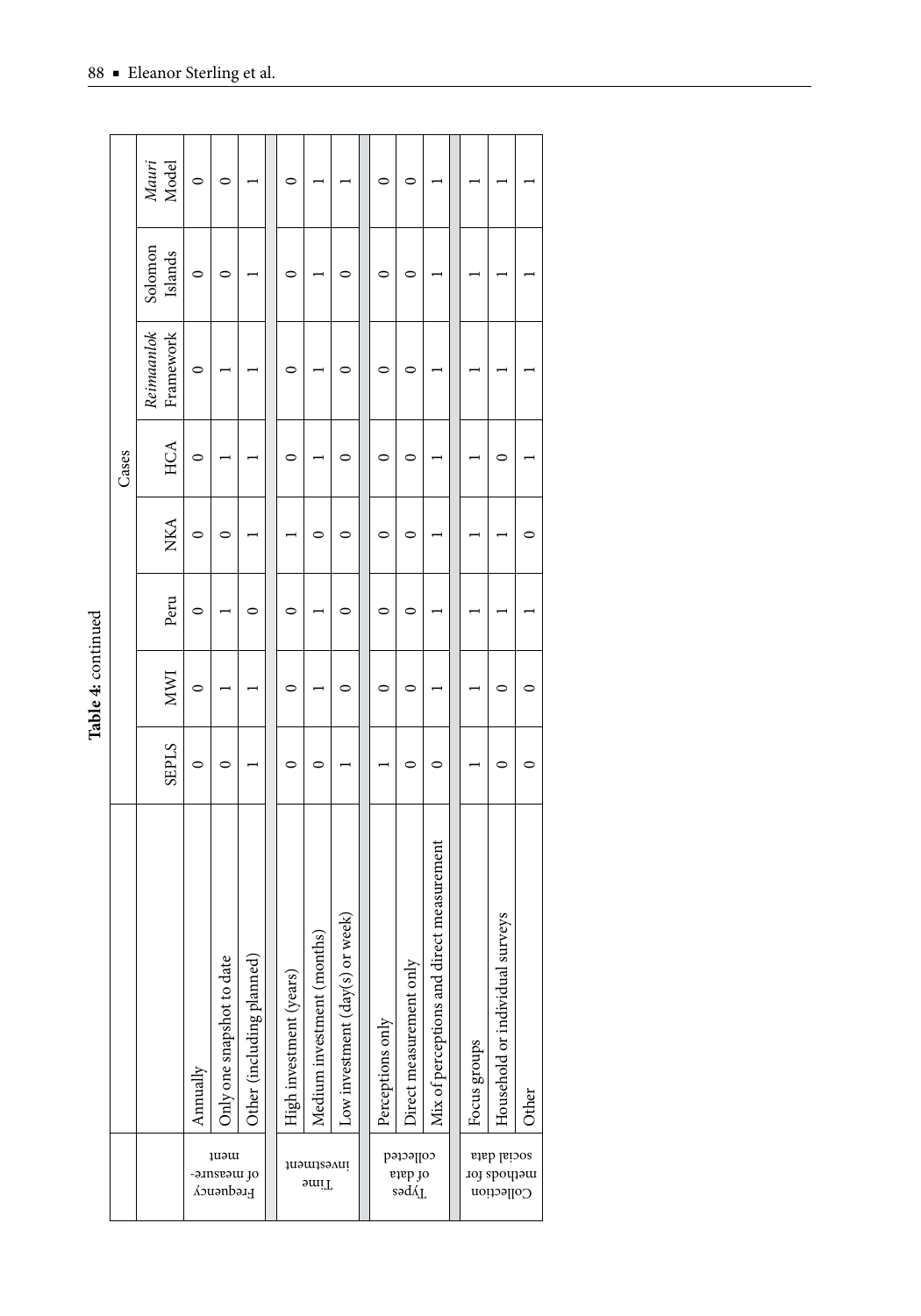outside the community such as external researchers, policy makers, or NGOs. For instance, the indicators can help elucidate how communities contribute to the maintenance of biological diversity and ecosystems' ability to respond to stresses and change. In contributing to the development of a common language between local and external communities, the biocultural approach can enrich understanding of human-environment interactions. Policy makers can use the results as a decision support tool to identify benefts and consequences of actions, priorities, and sequences, and to develop strategies at the local and national level that are more consistent with local culture and values.

 While there is variation across case studies in the total number of indicators, all case studies rely on disaggregated information versus a single index number. Disaggregated information requires a larger investment in interpretation or sharing information, whereas aggregated information (e.g., the social-ecological vulnerability index for coral reef-associated communities; see Cinner et al. 2013) can be quickly shared. However, disaggregated information may provide clearer insights into the factors moving a system in one direction or another. A single number can indicate what is happening but not why it is happening and may also mask different perspectives and viewpoints.

Scoring systems difer widely between case studies (though several cases score individual indicators on a fve-point scale: SEPLS, Peru, *Mauri* Model). All indicator sets identify culturally relevant criteria to benchmark or standardize indicator scores, but some are more specific than others in setting these criteria. It is important to distinguish the process of developing indicators from the process of setting criteria used to determine where a community wants to be in relation to the indicator. Diferent communities might set diferent benchmarks and thresholds depending on their needs. Thus, standardization of indicators and related criteria for assessing the state of those indicators can inform action and policy and help communities to track changes through time, but the indicator and criteria do not have to be exactly the same across communities. Standardization can also help international agencies to identify where external input and resources can be useful to a community and facilitate allocation of resources across potential investments. Standardization of some form can allow for comparison across sites, giving communities access to potentially valuable information on how other communities react to similar situations. For example, the HCA case study describes how several communities have developed and shared communication products, such as posters and presentations, to facilitate exchange of lessons learned.

The majority of indicators were developed for communities to track what they believe is important, and are therefore tailored to a particular region and culture. Thus, the development of indicators and criteria for use at broader temporal or spatial scales than the community they stem from leads to a double-edged challenge. On one side, the indicator sets need to be specific enough to refect the cultural and ecological contexts (and their links) of a given community; on the other side, lessons learned should be generalizable enough to allow for comparison across communities to trigger appropriate decision making in other contexts (such as national and international arenas). We note that this challenge can be negotiated in a number of ways, for instance, by developing an overarching conceptual framework and complementary indicator measurement processes within which individual communities can choose specific indicators and set locally relevant criteria (such as is done by the *Mauri* Model), by having general indicators whose criteria and specifcs can be tailored to local settings (like SEPLS, though some challenges remain with comparable thresholds across sites), or by identifying some indicators within a set that are explicitly oriented toward comparison while having others that are locally tailored (Solomon Islands, Melanesian Well-Being Indicators, and Peru). Indicators developed for specifc local contexts cannot be expected to serve as stable elements at other levels (Tsing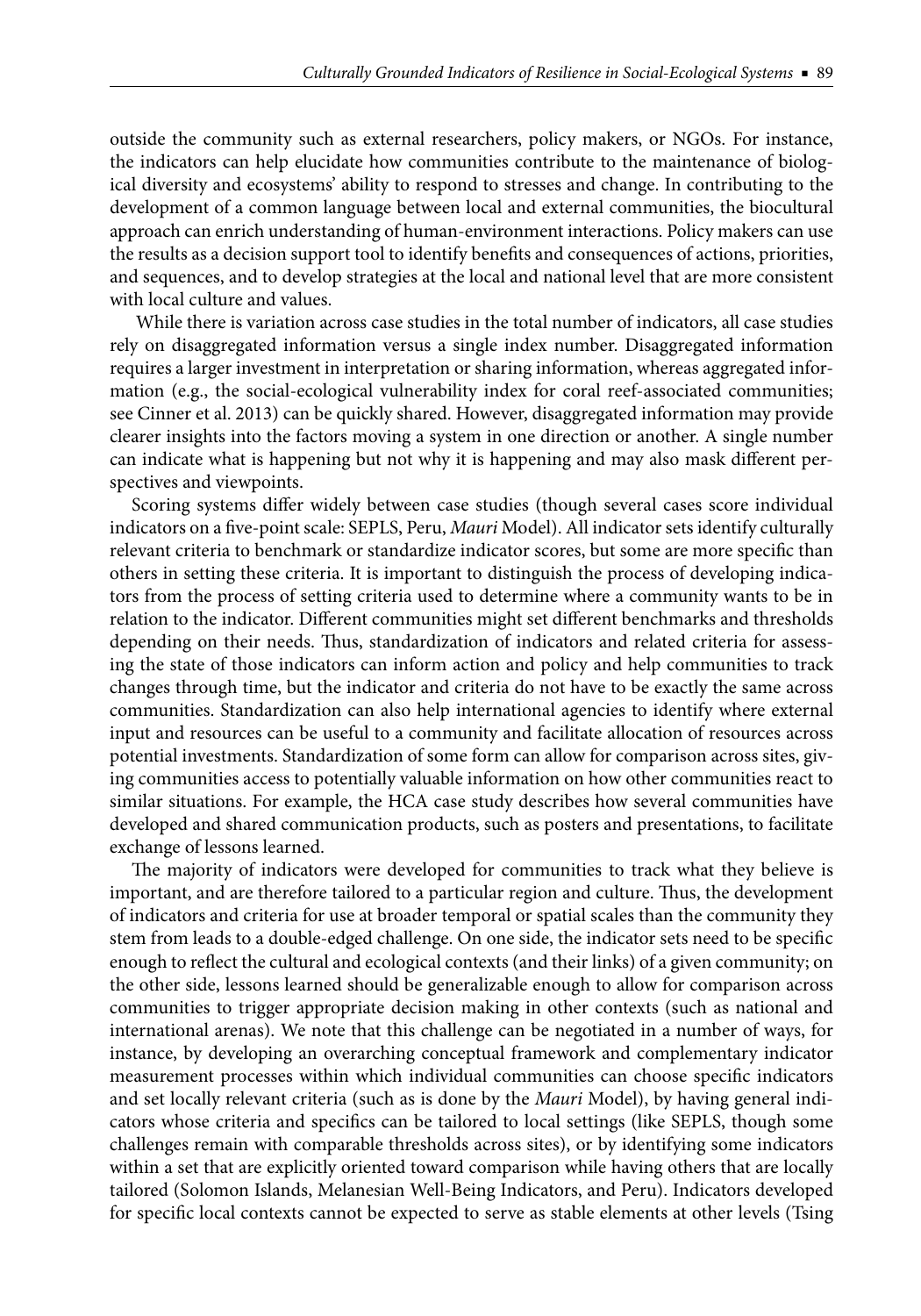2012), yet it is feasible to nest locally tailored indicators within targets that are comparable across geographies and to share cross-context lessons and not precise indicator measurements. Combining locally tailored metrics and broadly accepted standardized domains like wealth, health, and well-being (Donatuto et al. 2014) may provide scafolding between locally tailored indicators and national or international metrics.

While all case studies illustrate the value and importance of using a biocultural approach to indicator development, there are many challenges, including those related to ensuring representation of diverse perspectives within heterogeneous communities when developing the indicators and/or ranking them; identifying ways to synthesize across results from the various indicators; potential costs, especially in terms of time commitments, which are often extensive with such an approach; and the feasibility of monitoring multiple indicators and how often they can or should be monitored to be meaningful. The acknowledgment of the potential for bias in models and frameworks is important, as is attention to design of tools to ensure the highest level of transparency about representation of values.

A particular challenge remains in how to operationalize regular assessment and to translate data into action. While many of the indicator sets we review are intended to influence local decision making, it is not clear how successful they have been in bringing about change. Future studies could focus on assessing whether or not taking a biocultural approach directly influences local policy and/or human behavior in ways judged as improving sustainability.

thus making the indicators more useful than separate considerations that may be difficult to Frameworks that depict relationships and processes within systems can help move toward action via informing decision support tools. The *Mauri* Model weighs dimension outcomes within a matrix, allowing locally defined indicators to be meaningful and useable in real-world decisions. The *Mauri* Meter quantifies Indigenous values in a holistic and relatively simple way, act upon. Janet Stephenson and Henrik Moller (2009) suggest that recognizing that science and Indigenous knowledge are founded in very diferent belief systems may open the way to resolving some of the tensions between them. While translation between worldviews and contexts is fraught (West 2005) and care must be taken with the integrity and robustness of the approaches developed, many of the case studies above demonstrate that bringing disparate types of knowledge into conversation has led to efective coproduction of new ways of knowing. Despite remaining challenges, current biocultural work has advanced efforts to represent a range of worldviews and values in measurements that facilitate understanding and management of complex systems.

#### - **ACKNOWLEDGMENTS**

The material is based on work supported by the National Science Foundation (NSF) under grant nos. EF-1427091 and 1444184. Any opinions, fndings, and conclusions or recommendations expressed in this material are those of the authors and do not necessarily refect the views of the NSF. We received support from SNAPP (Science for Nature and People Partnership), a collaboration of the Nature Conservancy, the Wildlife Conservation Society, and the National Center for Ecological Analysis and Synthesis; the Gordon and Betty Moore Foundation; Lynette and Richard Jaffe; the Jaffe Family Foundation; and The Tiffany & Co. Foundation. We thank Noelani Puniwai, Kainana Francisco, and Kekuhi Kanahele for their input; the Peruvian Amazon Indigenous and local communities and NGO and local government professionals and practitioners for their support and participation; Debby Moskovits, Corine Vriesendorp, and Paula Tallman at the Field Museum for their support; and anonymous reviewers and the editors for their thorough comments and constructive support.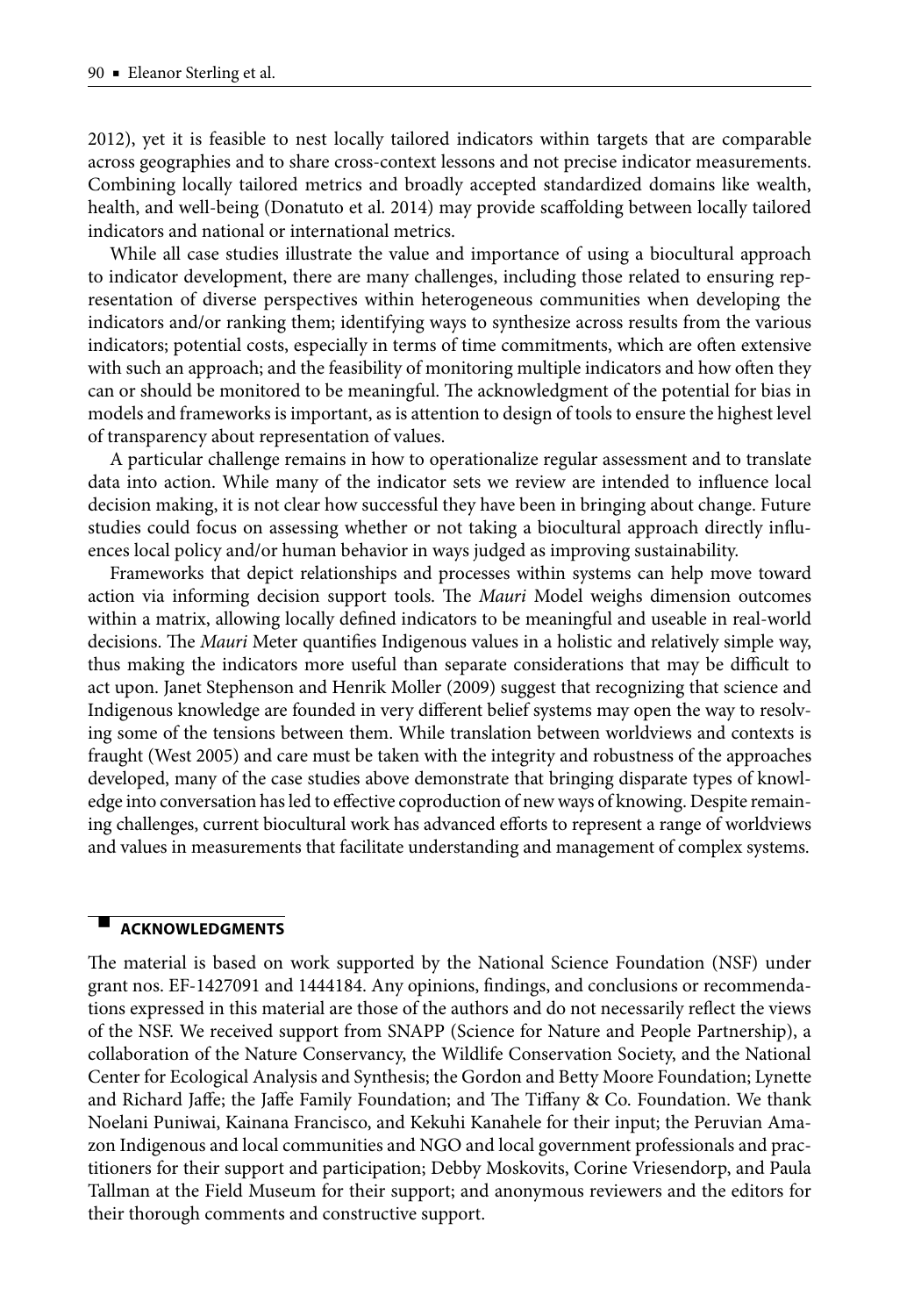# **AUTHORS**

**Eleanor Sterling**, **Georgina Cullman**, **Erin Betley**, **Chris Filardi**, **Nadav Gazit**, and **Amanda Sigouin** work at the Center for Biodiversity and Conservation, American Museum of Natural History. E-mail: sterling@amnh.org

**Tē Kipa Kepa Morgan** created the *Mauri* Model Decision Making Framework; various indicator sets have been developed using the framework by the author and others locally and internationally.

**Diana Alvira**, **Ashwin Ravikumar**, and **Alaka Wali** are part of an interdisciplinary team at the Field Museum that has worked to develop and implement the indicators described in their case study.

**Pelika Andrade**, **Kanoe Morishige**, **and Pua**'**ala Pascua** are Native Hawaiian scientists and community members from the University of Hawai'i system who have helped to develop the NKA program and indicators.

**Nadia Bergamini** and **Pablo Eyzaguirre** are active collaborators in the development of the indicator set through the Satoyama Initiative and Bioversity International, and they have been testing the indicators through community focus group discussions in nine countries covering five different ecosystems.

**Kate Burrows** is a student at Yale University.

Sophie Caillon and Joachim Claudet work for the National Center for Scientific Research.

**Rachel Dacks** and **Tamara Ticktin** work at the University of Hawai'i at Mānoa.

**Stacy Jupiter** works for the Wildlife Conservation Society.

**Kealohanuiopuna Kinney** works at the Institute of Pacifc Islands Forestry, United States Forest Service.

**Joe McCarter** works for the American Museum of Natural History (AMNH). The work in the Western Province of Solomon Islands is coordinated by the AMNH alongside its partners the Solomon Islands Community Conservation Partnership (SICCP), the Wildlife Conservation Society, and Ecological Solutions Solomon Islands.

**Manuel Mejia, Christian Giardina, Lihla Noori, and John Parks led HCA's review, refine**ment, approval, and adoption of the fnalized indicator set for application to watersheds and communities of Hawai'i. Noori led the HCA, which designed and supported the process. Parks and Noori convened and facilitated community focus groups at eight priority sites across the Hawaiian Islands to identify an indicator set through a community-based, participatory process. Giardina and Mejia use the indicator sets in their research and management daily.

the government of Vanuatu under contract with the Vanuatu National Statistics Office since **Jamie Tanguay** is the Coordinator for the Melanesian Well-Being Indicator initiative, hired by 2010. He facilitated a regional meeting and subsequent national focus group discussions on the contributing factors to Melanesian well-being and assisted in the development of the indicators based on output from social research.

**Mark Stege** (Marshall Islands Conservation Society and Coastal Management Advisory Council) has been directly involved in the development of indicators at site, national, and regional levels. **Tina Stege** (MarTina Corporation) and **Jennifer Newell** (Australian Museum) have worked with the CMAC to further inform indicator development by linking to other regional and international fora.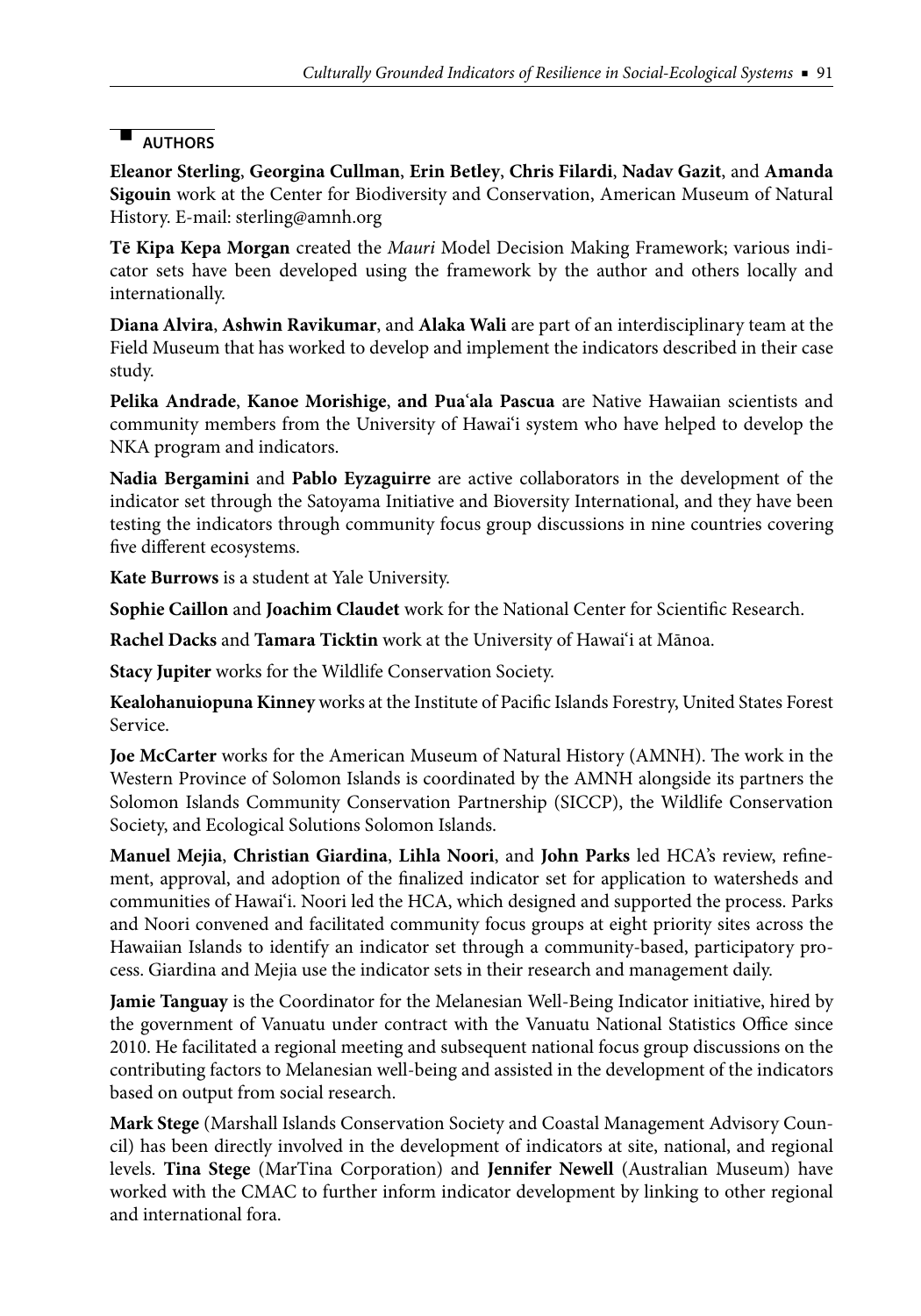## **E** NOTES

- practitioners, government officials, and researchers from across the world working in the fields of 1. The authors comprise a collaborative network of community members, resource managers, other sustainability, conservation, and anthropology. They are actively involved in a range of biocultural projects and initiatives, including indicator development. The article stems from a series of working groups aiming to identify, analyze, and compare frameworks and initiatives focused on offering place-based, culturally appropriate solutions to monitoring and evaluating for sustainability and well-being.
- 2. The eight participating communities (and home island) were (in order of consultation) Maunalua (O'ahu), Honolua/Napili (Maui), Hā'ena (Kaua'i), Hanalei (Kaua'i), Kawela/Kakahai'a (Moloka'i), Ka'ūpūlehu/Kīholo (Hawai'i), Hau'ula/Punalu'u (O'ahu), and Kīpahulu/Mū'olea (Maui).

#### - **REFERENCES**

- Adger, W. Neil. 2000. "Social and Ecological Resilience: Are They Related?" Progress in Human Geogra*phy* 24 (3): 347–364.
- Ayers, Adam L., and John Kittinger. 2014. "Emergence of Co-management Governance for Hawai'i Coral Reef Fisheries." *Global Environmental Change* 28: 251–262.
- Baker, Nicole, Maria Beger, Caleb McClennen, Albon Ishoda, and Florence Edwards. 2011. "Reimaanlok: A National Framework for Conservation Area Planning in the Marshall Islands." *Journal of Marine Biology.* doi:10.1155/2011/273034.
- Béné, Christophe, Andrew Newsham, and Mark Davies. 2013. "Making the Most of Resilience." *IDS In*  Focus Policy Briefings 32. http://www.ids.ac.uk/files/dmfile/IF32.pdf.
- Challenger, Ian. 2013. *A Process for Developing Sustainability Indicator Sets.* Report No. 2224. Prepared for the Ministry of Business, Innovation and Employment. Nelson, NZ: Cawthorn Institute. 54 p.
- Chirif, Alberto. 2007. Sistematización del Procesode Ejecución de los Proyectos de Reunificación, Revalo*ración Cultural y Continuidad del Puebl Secoya.* Lima, Peru: IBIS.
- Cinner, Joshua E., Cindy Huchery, Emily S. Darling, Austin T. Humphries, Nicholas A. J. Graham, Christina C. Hicks, Nadine Marshall, and Tim R. McClanahan. 2013. "Evaluating Social and Ecological Vulnerability of Coral Reef Fisheries to Climate Change." *PLoS ONE* 8. doi:10.1371/journal .pone.0074321.
- CMAC (Coastal Management Advisory Council). 2012. *Reimaanlok: An Approach for Community-Based Management—a Facilitator's Guide to Implementing the Reimaanlok Conservation Process.* Honolulu: University of Hawai'i Sea Grant College Program.
- Cochran, Patricia A. L., Catherine A. Marshall, Carmen Garcia-Downing, Elizabeth Kendall, Doris Cook, Laurie McCubbin, and Reva Mariah S. Gover. 2008. "Indigenous Ways of Knowing: Implications for Participatory Research and Community." *American Journal of Public Health* 98 (1): 22–27.
- Colding, Johan, Tomas Elmqvist, and Per Olsson. 2003. "Living with Disturbance: Building Resilience in Social-Ecological Systems." In *Navigating Social-Ecological Systems: Building Resilience for Complexity and Change,* ed. Fikret Berkes, Johan Colding, and Carl Folke, 163–185. Cambridge: Cambridge University Press.
- del Campo, Hillary, and Alaka Wali. 2007. "Applying Asset Mapping to Protected Area Planning and Management in the Cordillera Azul National Park, Peru." *Ethnobotany Research and Applications* 5: 25–36.
- Di Tella, Rafael, and Robert MacCulloch. 2008. "Gross National Happiness as an Answer to the Easterlin Paradox?" *Journal of Development Economics* 86 (1): 22–42.
- Donatuto, Jamie, Eric E. Grossman, John Konovsky, Sarah Grossman, and Larry W. Campbell. 2014. "Indigenous Community Health and Climate Change: Integrating Biophysical and Social Science Indicators." *Coastal Management* 42 (4): 355–373.
- Durie, Mason. 2005. *Ngā Tai Matatu: Tides of Māori Endurance.* Melbourne, Australia: Oxford University Press.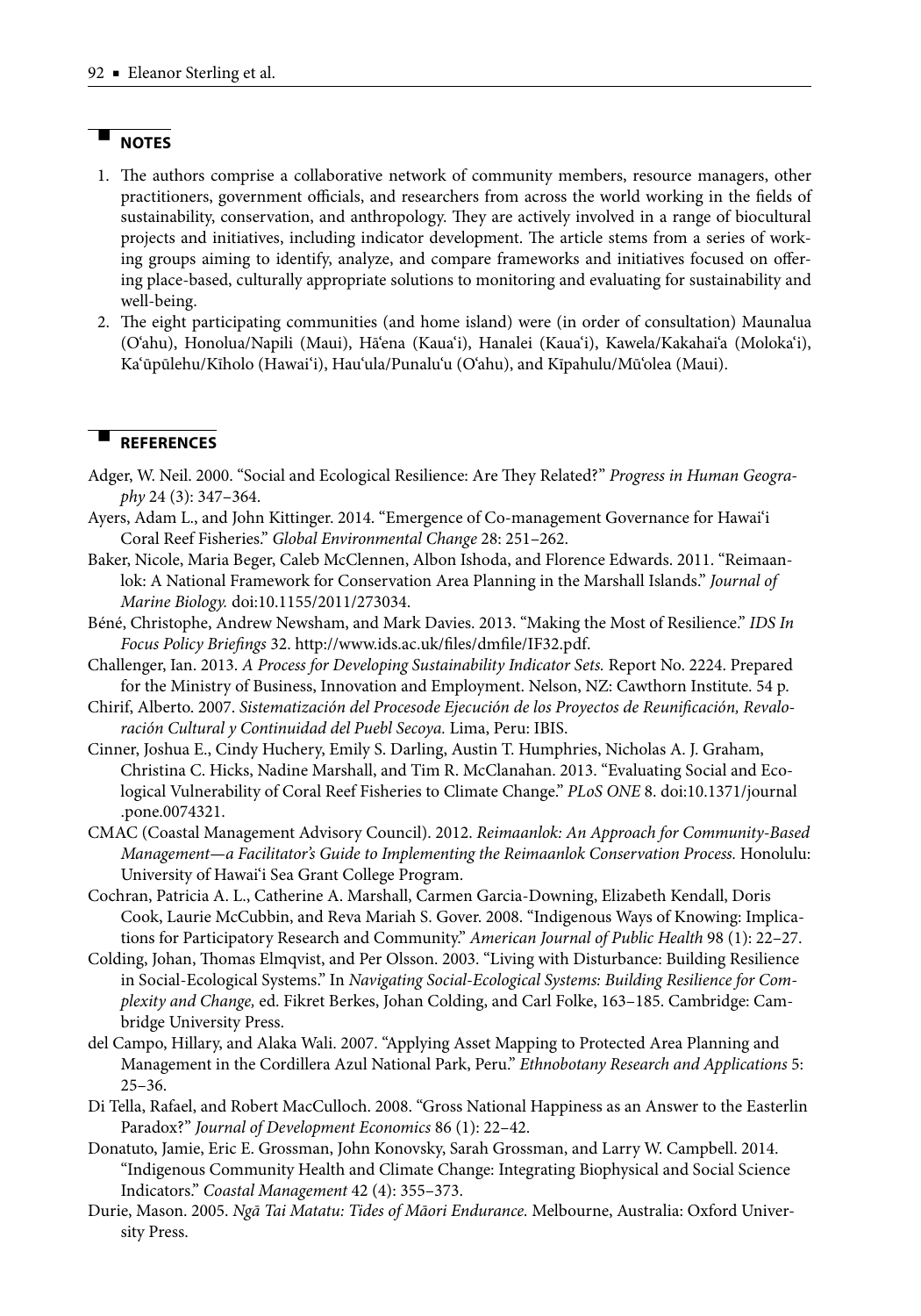- Ens, Emilie. 2012. "Conducting Two-Way Ecological Research." In *People on Country: Vital Landscapes, Indigenous Futures,* ed. Jon C. Altman and Sean Kerins, 45–64. Sydney: Federation Press.
- Fa'aui, Tumanako Ngawhika, and Te Kipa Kepa Brian Morgan. 2014. "Restoring the Mauri to the Pre-MV Rena State." *MAI Journal* 3 (1): 3–17.
- Fazey, Ioan, Nathalie Pettorelli, Jasper Kenter, Daniel Wagatora, and Daniel Schuett. 2011. "Maladaptive Trajectories of Change in Makira, Solomon Islands." *Global Environmental Change* 21 (4): 1275–1289.
- Field Museum. 2016a. "Conservation for Well Being." http://conservationforwellbeing.f eldmuseum.org (accessed 30 August 2016).
- Field Museum. 2016b. "Rapid Biological Inventories." http://fm2.feldmuseum.org/rbi (accessed 30 August 2016).
- Firth, Raymond. 1929. *Primitive Economics of the New Zealand Maori.* New York: E. P. Dutton & Co.
- Foale, Simon. 2006. "Is Coral Reef Conservation Possible without Science Education in Melanesia? Is Science Education Possible without Development?" in *Proceedings, 10th International Coral Reef Symposium,* ed. Nicholas Polunin, Okinawa: Japanese Coral Reef Society.
- Folke, Carl, Johan Colding, and Fikret Berkes. 2003. "Synthesis: Building Resilience and Adaptive Capacity in Social-Ecological Systems." In *Navigating Social-Ecological Systems: Building Resilience for Complexity and Change,* ed. Fikret Berkes, Johan Colding, and Carl Folke, 352–387. Cambridge: Cambridge University Press.
- Friedlander, Alan, Janna Shackerof, and John Kittinger. 2013. "Customary Marine Resource Knowledge and Use in Contemporary Hawai'i." *Pacific Science* 67 (3): 441-460.
- Gadgil, Madhav, Fikret Berkes, and Carl Folke. 1993. "Indigenous Knowledge for Biodiversity Conservation." *Ambio* 22 (2–3): 151–156.
- Gasché Susess, Jorge, Napoleón Vela Mendoza, Erma Bablionia Cáceres, Julio César Vel Mendoza, and Wil de Jong. 2010. Sociedad Bosquesina: Tomo Ii*.* Iquitos, Peru: Instituto de Investigaciones de la Amazonia Peruana.
- Govan, Hugh. 2011. *Good Coastal Management Practices in the Pacifc: Experiences from the Field.* Apia, Samoa: Secretariat of the Pacifc Regional Environment Programme. https://www.sprep.org/attach ments/Publications/GoodCoastMgtPacific.pdf.
- Gow, Peter. 1991. *Of Mixed Blood: Kinship and History in Peruvian Amazon.* Oxford: Clarendon Press.
- Grantham, Hedley S., Elizabeth McLeod, Anne-Marie Brooks, Stacy D. Jupiter, J. Hardcastle, Anthony J. Richardson, Elvira S. Poloczanska, et al. 2011. "Ecosystem-Based Adaptation in Marine Ecosystems of Tropical Oceania in Response to Climate Change." *Pacifc Conservation Biology* 17 (3): 241–258.
- Gu, Hongyan, and Suneetha M. Subramanian. 2012. *Socio-Ecological Production Landscapes: Relevance to the Green Economy Agenda.* Yokohama, Japan: United Nations University Institute of Advanced Studies.
- Gunderson, Lance H., and Crawford S. Holling, eds. 2002. *Panarchy: Understanding Transformations in Human and Natural Systems.* Washington, DC: Island Press.
- Kretzmann, John, and John McKnight. 1993. *Building Communities from the Inside Out: A Path toward Finding and Mobilizing a Community's Assets.* Chicago: ACTA Publications.
- Landweer, M. Lynn, and Peter Unseth. 2012. "An Introduction to Language Use in Melanesia." *International Journal of the Sociology of Language* 214: 1–3.
- Lebel, Louis, John Anderies, Bruce Campbell, Carl Folke, Steve Hatfeld-Dodds, Terry Hughes, and James Wilson. 2006. "Governance and the Capacity to Manage Resilience in Regional Social-Ecological Systems." *Ecology and Society* 11 (1): 19.
- Maly, Kepa, and Onaona Pomroy-Maly. 2003. *Ka Hana Lawai* '*Aa Me Na Ko* '*Ao Na Kai* '*Ewalu: A History of Fishing Practices and Marine Fisheries of the Hawaiian Islands.* HiPae74 (080103). Prepared for the Nature Conservancy. Hilo, Hawai'i: Kumu Pono Associates.
- Marks, Nic, Saamah Abdallah, Andrew Simms, and Sam Thompson. 2006. *The Happy Planet Index: An Index of Human Well-Being and Environmental Impact.* London: New Economics Foundation.
- McCarter, Joe, Eleanor J. Sterling, Stacy D. Jupiter, Georgina Cullman, Simon Albert, Marlene Basi, Erin Betley, et al. Forthcoming. "Biocultural Approaches to Indicator Development in the Solomon Islands." *Ecology and Society.*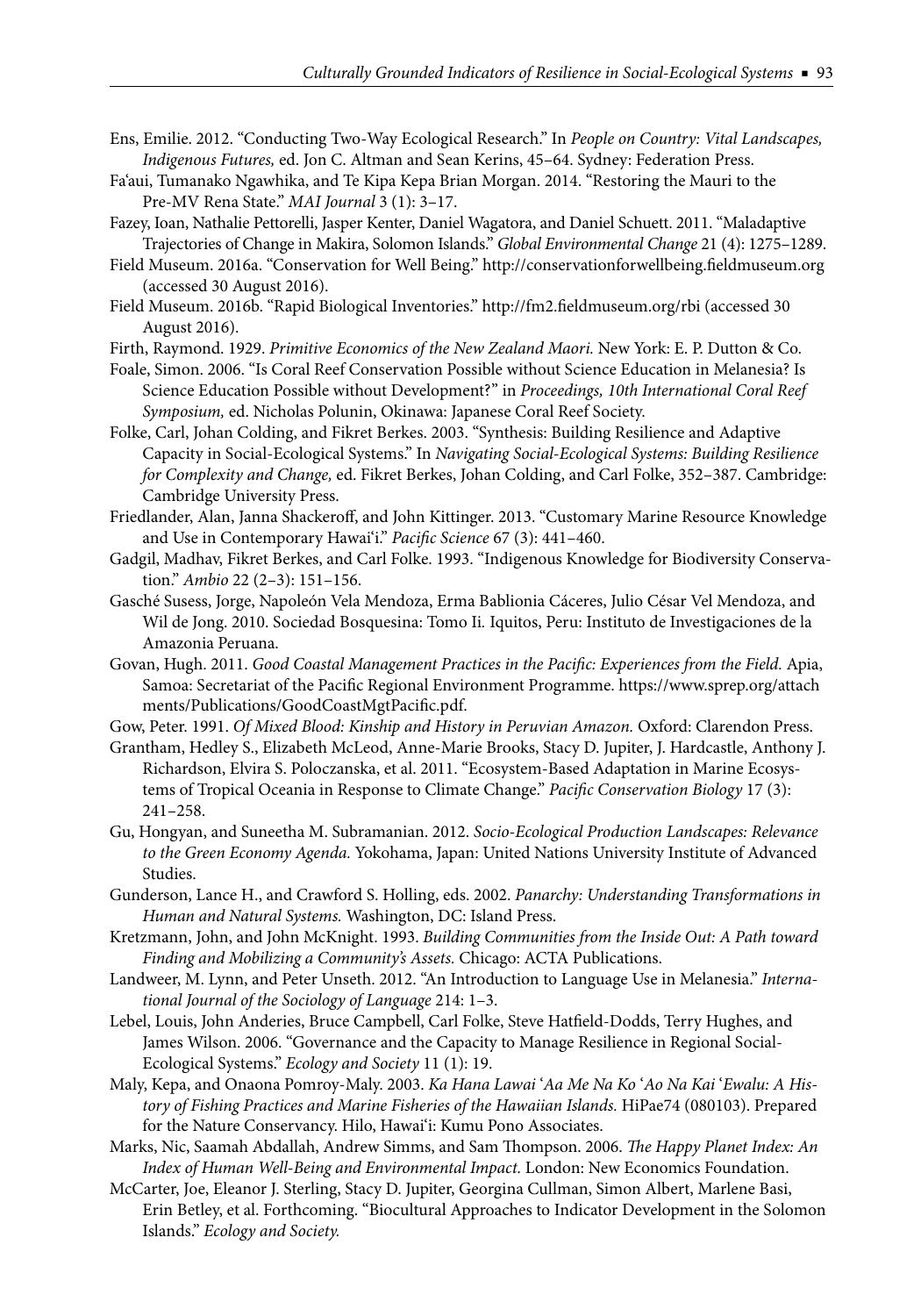- McMillen, Heather, Tamara Ticktin, and Hannah Kihalani Springer. 2016. "The Future Is Behind Us: Traditional Ecological Knowledge and Resilience over Time on Hawai'i Island." *Regional Environmental Change* 17 (2): 579–592.
- Mijatović, Dunja, Frederik van Oudenhoven, Pablo Eyzaguirre, and Toby Hodgkin. 2013. "The Role of Agricultural Biodiversity in Strengthening Resilience to Climate Change: Towards an Analytical Framework." *International Journal of Agricultural Sustainability* 11 (2): 95–107.
- MNCC (Malvatumauri National Council of Chiefs). 2012. *Alternative Indicators of Well-being for Melanesia: Vanuatu Pilot Study Report.* Port Vila, Vanuatu: MNCC.
- Morgan, Te Kipa Kepa Brian. 2006a. "An Indigenous Perspective on Water Recycling." *Desalination* 187 (1): 127–136.
- Morgan, Te Kipa Kepa Brian. 2006b. "Lifing the Lid on LID in Aotearoa NZ." Paper presented at the NZWWA Stormwater Conference, Rotorua, New Zealand, 4–5 May.
- Morgan, Te Kipa Kepa Brian. 2008. "Te Value of a Hapū Perspective to Municipal Water Management Practice: Mauri and Its Potential Contribution to Sustainability Decision Making in Aotearoa New Zealand." PhD diss., University of Auckland.
- Morgan, Te Kipa Kepa Brian, Tumanako Ngawhika Fa'aui, and Piatirihi Bennett. 2015. "Decision Support Systems: Just about Money or More Than That?" Paper presented at the 36th IAHR World Congress, The Hague, the Netherlands, 28 June to 3 July.
- Morgan, Te Kipa Kepa Brian, Daniel N. Sardelic, and Amaria F. Waretini. 2012. "The Three Gorges Project: How Sustainable?" *Journal of Hydrology* 460–461: 1–12.
- Nā Kilo 'Āina. 2014. "Nā Kilo 'Āina: Portal for Observers of Hawai'i Sustenance." http://www.nakiloaina .com.
- Nevitt, Brooke, and Supin Wongbusarakum. 2013. *Indicators for Monitoring Social Impacts of Micronesia Challenge: An Addendum to Sem-Pasifka Socioeconomic Monitoring Guidelines for Coastal Managers in Pacifc Island Countries.* Pohnpei: Micronesia Conservation Trust.
- Noori, Lihla, and John Parks. 2015. *Community Watershed Snapshot Design Workshop Report.* Honolulu: Hawai'i Conservation Alliance.
- Olsson, Per, Carl Folke, and Thomas Hahn. 2004. "Social-Ecological Transformation for Ecosystem Management: The Development of Adaptive Co-Management of a Wetland Landscape in Southern Sweden." *Ecology and Society* 9 (4). https://www.ecologyandsociety.org/vol9/iss4/art2.
- Ostrom, Elinor. 2009. "A General Framework for Analyzing Sustainability of Social-Ecological Systems." *Science* 325 (5939): 419–422.
- Parks, John, and Lihla Noori. 2015. *Effective Conservation Program Community Engagement Results.* Honolulu: Hawai'i Conservation Alliance.
- Parks, John, and Lihla Noori. 2016. *Lessons Learned from the Community Watershed Snapshot Project.*  Honolulu: Hawai'i Conservation Alliance.
- Poepoe, Kelson, Paul Bartram, and Alan Friedlander. 2007. "The Use of Traditional Hawaiian Knowledge in the Contemporary Management of Marine Resources." In *Fishers' Knowledge in Fisheries Science and Management,* ed. Nigel Haggan, Barbara Neis, and Ian G. Baird, 117–141. Paris: UNESCO.
- Preuss, Karissa, and Madeline Dixon. 2012. "'Looking Afer Country Two-Ways': Insights into Indigenous Community-Based Conservation from the Southern Tanami." *Ecological Management and Restoration* 13 (1): 2–15.
- Regenvanu, Ralph. 2008. "Issues with Land Reform in Vanuatu." *Journal of South Pacific Law* 12 (1): 63–67.
- Regenvanu, Ralph. 2010. "The Traditional Economy as Source of Resilience in Vanuatu." In *In Defence of Melanesian Customary Land,* ed. Tim Anderson and Gary Lee, 30–33. Sydney: AidWatch.
- Saaty, Thomas L. 1980. *The Analytical Hierarchy Process: Planning, Priority Setting, Resource Allocation.* New York: McGraw-Hill.
- Simo, Joel. 2010. "Land and the Traditional Economy: 'Your Money, My Life' Hu I Kakae Long Basket Blong Laef?" In *In Defence of Melanesian Customary Land,* ed. Tim Anderson and Gary Lee, 40–44. Sydney: AidWatch.